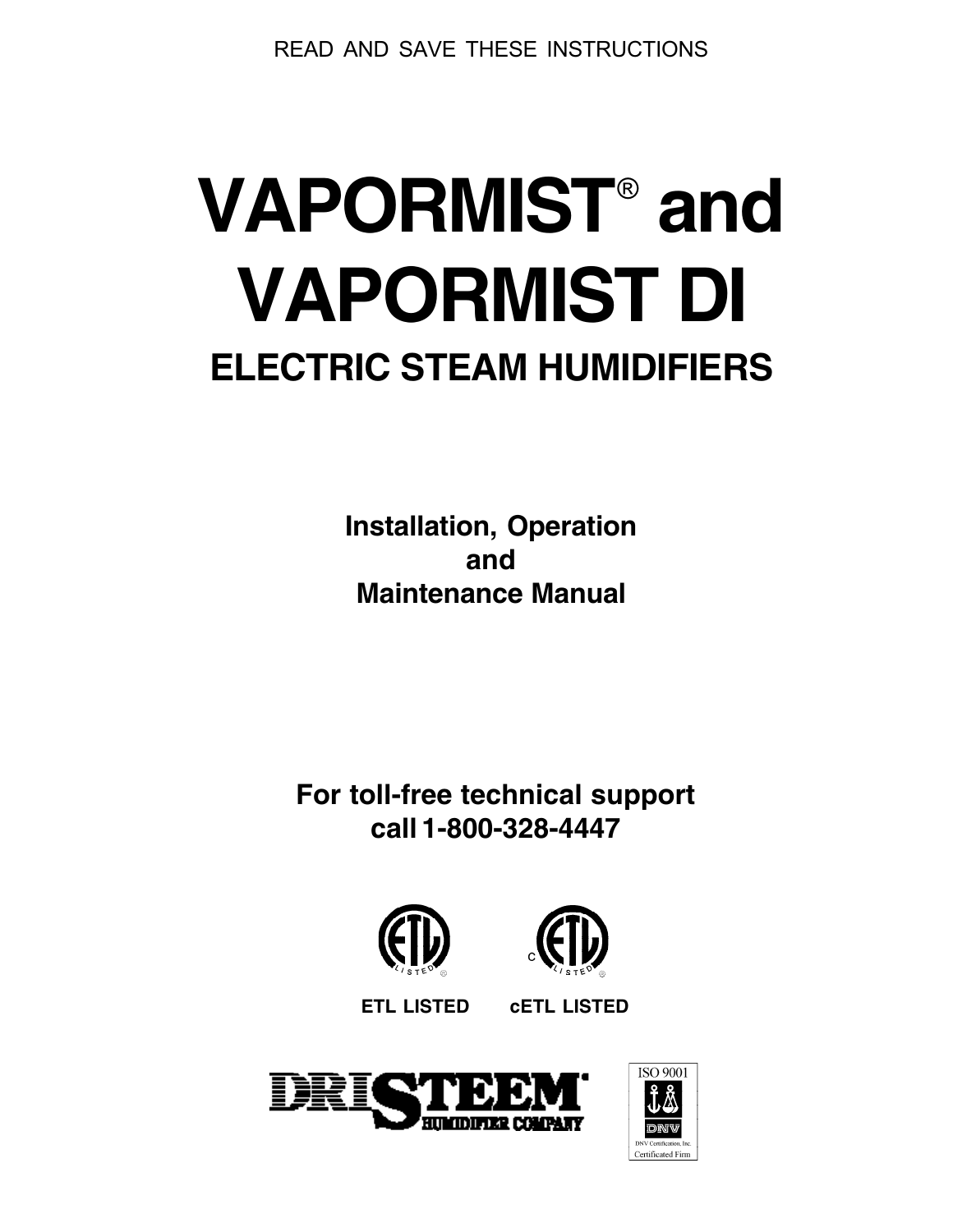# **TABLE OF CONTENTS**

#### **To the purchase and installer**

Thank you for purchasing our VAPORMIST® humidifier. We have designed and built this equipment to give you complete satisfaction and trouble-free service for many years. Familiarizing yourself with this manual will help ensure proper operation of the equipment for years to come.

This manual covers the installation and maintenance procedures for both VAPORMIST and VAPORMIST DI humidifiers.

#### **DRI-STEEM Humidifier Company**

| <b>Installation</b>                      |
|------------------------------------------|
| Mounting dispersion tube with condensate |
|                                          |
|                                          |
| <b>Electrical specifications,</b>        |
| <b>AREA-TYPE application using space</b> |
|                                          |
|                                          |
|                                          |
|                                          |
|                                          |
|                                          |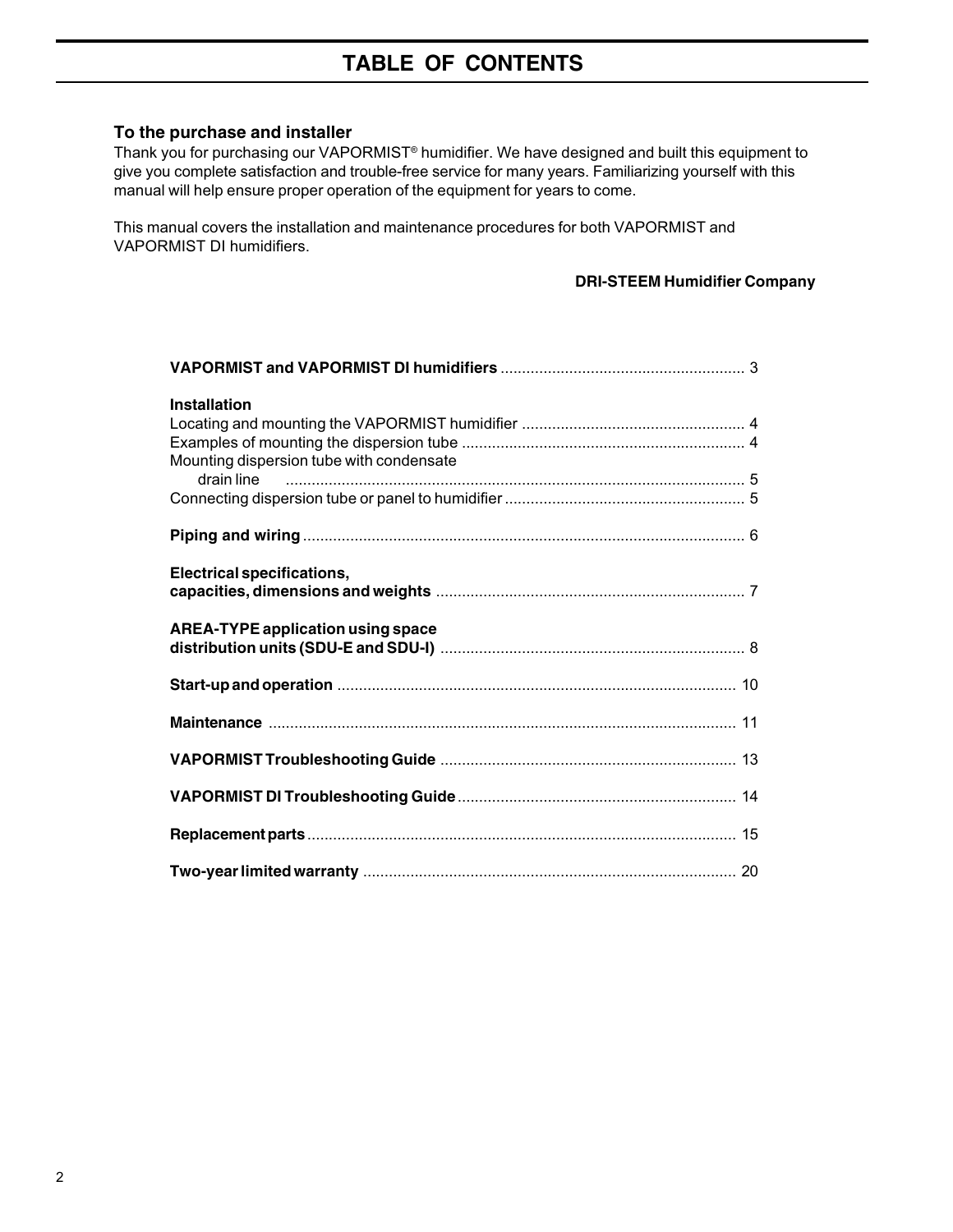# **VAPORMIST® HUMIDIFIER**

#### **Figure 3-1: VAPORMIST humidifier** (standard water)

The standard VAPORMIST unit requires water conductivity of at least 100 micromhos/centimeter (2 grains per gallon) to operate. It will not operate with water treated by reverse osmosis or deionization processes. (See DI model below.)



#### **Figure 3-2: VAPORMIST DI humidifier** (deionized water)

The VAPORMIST DI humidifier shown here is specifically designed for use with deionized or reverse osmosis water.

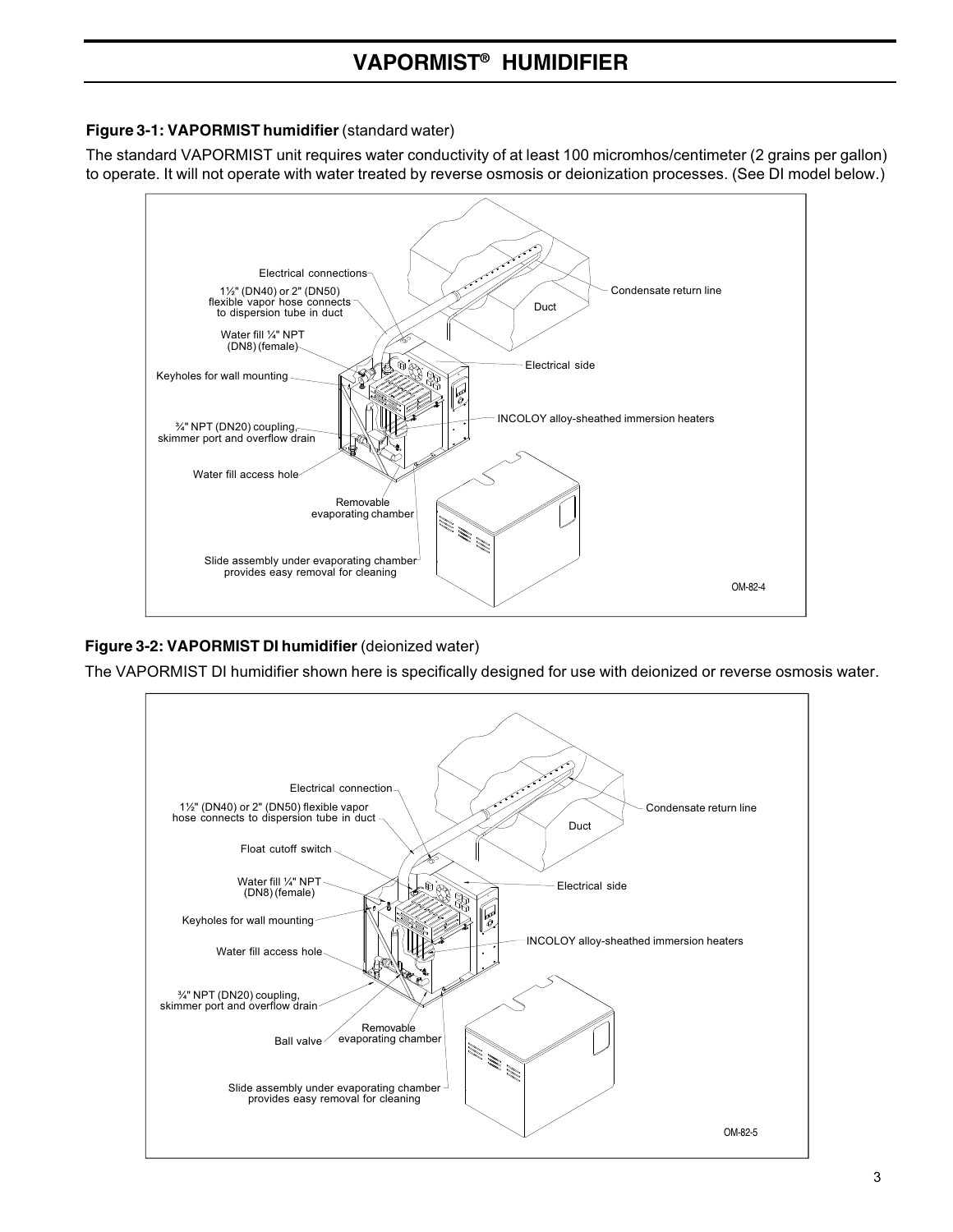# **INSTALLATION**

#### **Locating and mounting the VAPORMIST® humidifier**

The VAPORMIST humidifier is designed to lag bolt to the wall, and it should be installed in a space located near an air duct system.

Consider the following when selecting the location of the humidifier:

- Convenient access to duct
- Electrical and plumbing connections
- Required clearances

The mounting location should provide a minimum clearance of 36" (915 mm) to the front and 24" (610 mm) to the right side of the unit. This clearance is required for removing the evaporating chamber and accessing the electrical compartment. Also, a minimum clearance of 6" (150 mm) to the left side is required for louvers and enclosure fasteners.

#### **Examples of mounting the dispersion tube**

#### **Figure 4-1: Mounted horizontally in duct**



Vapor hose and dispersion tube(s) should be pitched back to the humidifier with a minimum gradual slope of 2" per foot (15%). **A single dispersion tube cannot be used with VM-30 or VM-34.**

#### **Figure 4-2: Mounted horizontally in duct and lower than VAPORMIST unit**



A water seal must be located in drain line as shown to maintain steam pressure. **A single dispersion tube cannot be used with VM-30 or VM-34.**

Electrical power supply, water makeup piping and drain piping must also be considered. Electrical power supply connections are made at the lower or upper right rear corner of the unit. Water makeup and drain piping connections are made at the lower left rear corner.

When mounting on a stud wall (studs 16" [400 mm] on center), locate studs and position lag bolts in place so that each of the two lags will center on a stud. Mark hole locations and predrill 1/4" (6 mm) diameter pilot holes using mounting template on VAPORMIST box. Secure frame to wall with lag bolts provided.

For hollow block or poured concrete wall mounting, position template in place and mark the holes. Drill appropriate pilot hole for two 3/8" (10 mm) toggle bolts or two 3/8" (10 mm) machine bolt lead anchors. Secure frame in place.

#### **Figure 4-3: Mounted vertically (optional)**



**This is not recommended on models VM-10 through VM-34.**

**IMPORTANT NOTES:** When duct is located more than 10 feet away from unit, vapor hose is not recommended; 1½" minimum I.D. (DN40) hard pipe should be used instead. VM-30 and VM-34 must use a multiple tube steam dispersion system.

#### **Vapor hose sizing**

| <b>Model</b> | Capacity                                       | Capacity | Vapor hose                    | Vapor hose                        |  |
|--------------|------------------------------------------------|----------|-------------------------------|-----------------------------------|--|
|              | lbs/hr                                         | kg/hr    | inches                        | DN                                |  |
| VM 2-10      | up to 13.5<br>up to 30                         |          | 1%" hose kit<br>without drain | DN40 hose<br>kit without<br>drain |  |
| VM 12-16     | up to 26                                       |          | 1%" hose kit                  | DN40 hose                         |  |
|              | up to 57                                       |          | with drain                    | kit with drain                    |  |
| VM 12-16     | over 26<br>over 57                             |          | 2" hose kit<br>without drain  | DN50 hose<br>kit without<br>drain |  |
| VM 21-25     | up to 38.5                                     |          | 2" hose kit                   | DN50 hose                         |  |
|              | up to $85$                                     |          | with drain                    | kit with drain                    |  |
| VM 30-35     | These models require multiple tube assemblies. |          |                               |                                   |  |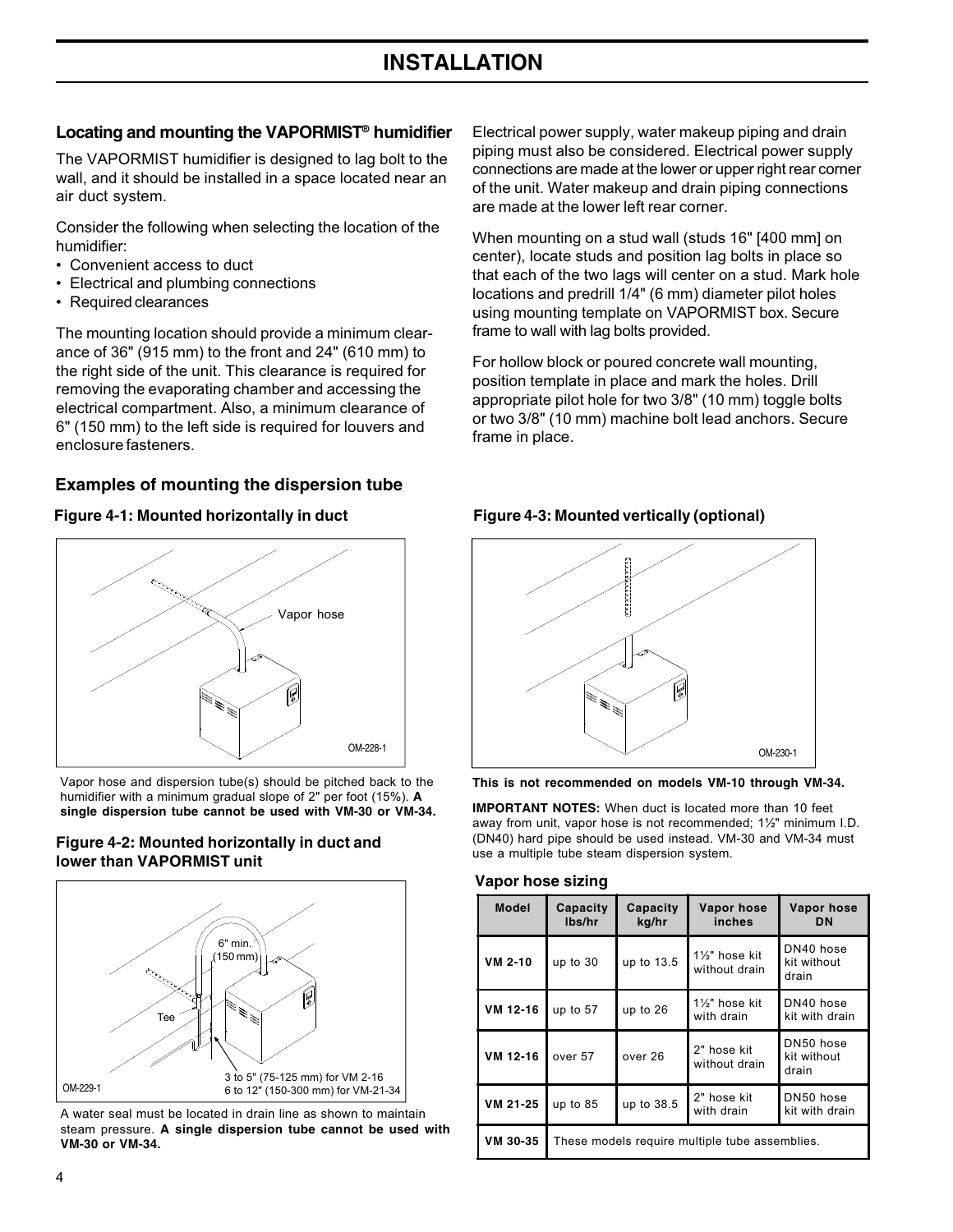# **INSTALLATION**

#### **Mounting dispersion tube without Figure 5-1: Single-Tube condensate drain**

- Connection can be made to the humidifier with vapor hose or hard piping.
- Hard piping should have a minimum I.D. of 1½" (DN40).
- A minimum pitch of 2"/foot (15%) back to the humidifier should be maintained.
- Short sweep 90° elbows are not recommended; use two 45° elbows 12" (300 mm) apart or long sweep 90° elbows instead.
- Thin-walled tubing will heat up faster than heavy-walled pipe, causing less steam loss at start-up.
- Insulating hard piping will reduce the steam output loss caused by condensation.
- When mounting the humidifier above the level of dispersion tube, see Figure 4-2 on Page 4.

#### **Mounting dispersion tube with condensate drain**

- Mount dispersion tube level.
- Orient dispersion tube so that tubelets are pointed straight up.
- The dispersion tube must be pitched a minimum of 1/8"/ft (1%) back to the humidifier when using a condensate drain.
- Condensate drain tubing must be pitched a minimum of 1/4"/ft (2%) back to the humidifier.
- Condensate drain is not provided when steam flow is 34 lbs/hr (15 kg/hr) or less.

Failing to follow these recommendations may  $\int$  or rigid piping result in excessive back pressures being imposed on the humidifier. This may lead to dispersion tube(s) spitting, steam blowing through water seals, or leaking gaskets. When the distance between humidifier and the dispersion tube(s) exceeds 20 feet (6 m), consult factory for recommendations.

#### **Mounting a RAPID-SORB dispersion panel**

For RAPID-SORB mounting dimensions, please see the drawing at right.



#### **Figure 5-2: RAPID-SORB® with condensate wasted to floor drain**



#### **Notes:**

- **\*** When steam flow is 34 lbs/hr (kg/hr) or less, condensate drain tubing is not provided by DRI-STEEM. A minimum pitch of 2"/ft (15%) back to the humidifier must be maintained in the dispersion tube when there is no separate condensate drain.
- **\*\*** Condensate drain tubing material must be suitable for 212 °F (100 °C) water.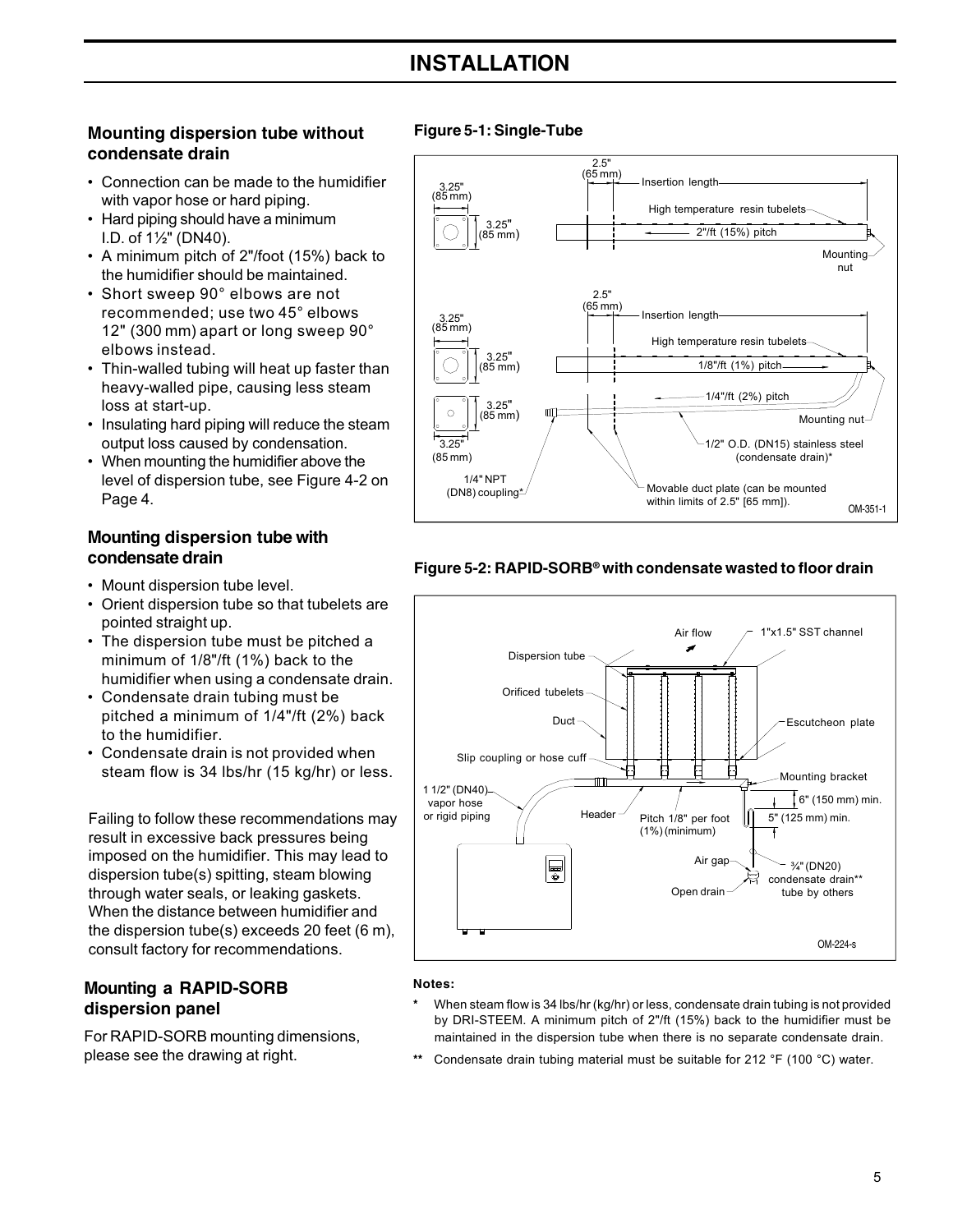# **PIPING AND WIRING**

Water makeup piping may be of any code-approved material (copper, steel, or plastic). The final connection size is 1/4" NPT (DN8). In cases where water hammer may be a possibility, a shock arrestor should be considered.

Drain piping may be of any code-approved material (copper, steel, or plastic rated for 212 °F [100 °C] minimum). If drainage by gravity is not possible, a small lift pump should be used (DRI-STEEM part #400280).

The final connection sizes are 3/4" NPT (DN20) for the tank drain fitting and the frame drain fitting. This connection size should not be reduced. (See Figures 6-1 and 6-2 for proper drain piping configurations.) The tank drain should be piped to discharge into a floor drain. Combining the tank and frame drain pipes into a single drain line may result in the backflow of drain water into the humidifier cabinet, causing the unit to malfunction.



**Figure 6-1: Drain adjacent to wall**

**Note:** Locate the frame drain line exit away from the tank drain line exit, if possible. This will prevent water vapor from migrating up the frame drain line. Extending the frame drain line may be effective also.

# **WIRING**

All wiring must be in accordance with all governing codes, and with the VAPORMIST® or VAPORMIST DI wiring diagram. The diagram is located in the removable subpanel cover on the right side of the humidifier cabinet.

The use of semiconductor fusing sized per the National Electric Code is recommended with the SSR option.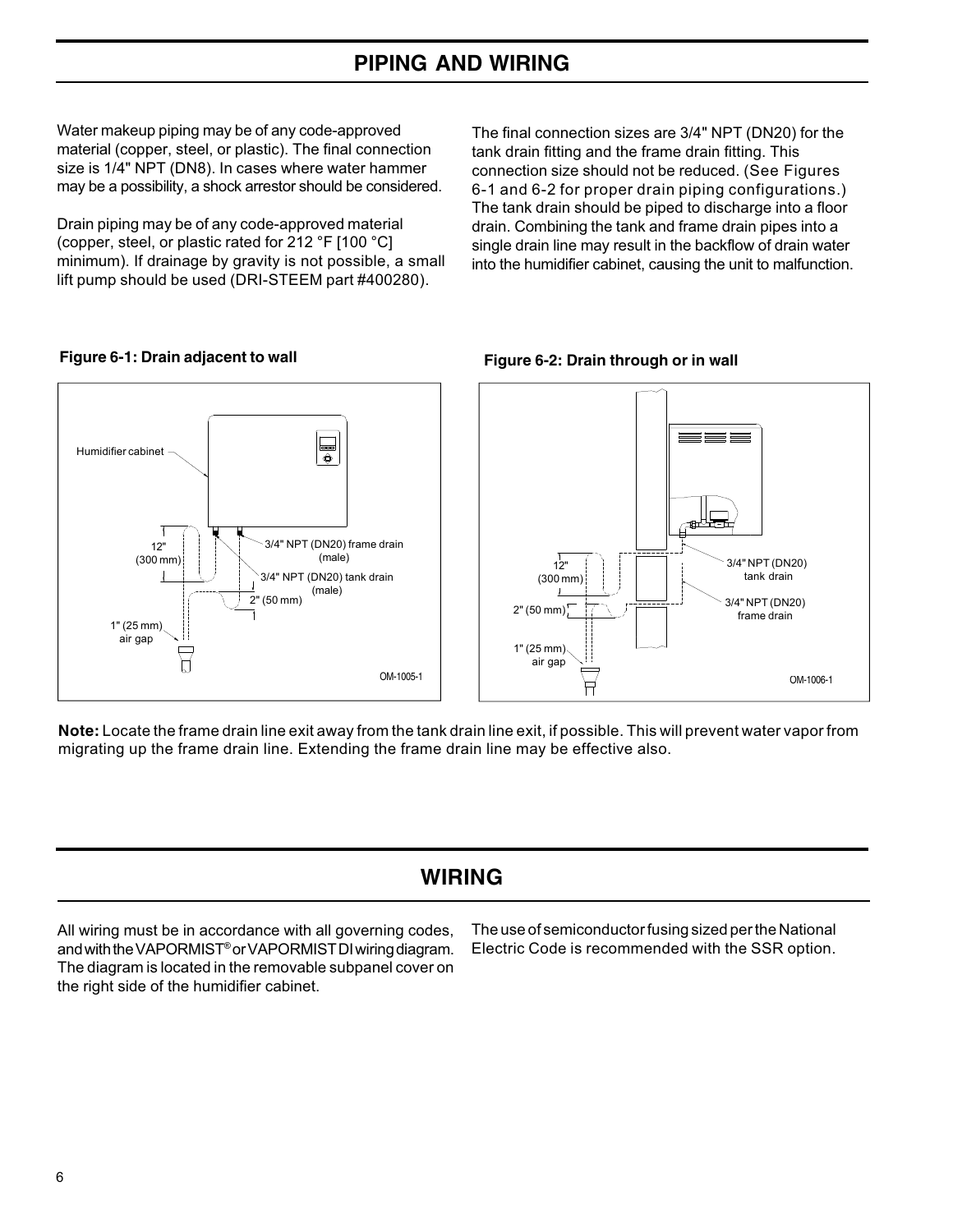# **ELECTRICAL SPECIFICATIONS, CAPACITIES, DIMENSIONS AND WEIGHTS**

| <b>Model</b> |     | <b>Steam</b><br>capacities<br>per hour | <b>Current draw (amps)</b> |                        |                          |                           |      |                          | kW                       | Weight                   |                          |                          |           |                |              |    |            |      |
|--------------|-----|----------------------------------------|----------------------------|------------------------|--------------------------|---------------------------|------|--------------------------|--------------------------|--------------------------|--------------------------|--------------------------|-----------|----------------|--------------|----|------------|------|
| number       |     |                                        |                            |                        |                          | Single-phase              |      |                          |                          |                          | Three-phase**            |                          |           |                | <b>Empty</b> |    |            | Full |
|              | Ibs | kg                                     | <b>120V</b>                | <b>208V</b><br>3-wire* | <b>230V</b><br>$***$     | <b>240V</b><br>$3$ -wire* | 480V | 600V                     | <b>208V</b><br>4-wire*   | <b>240V</b>              | 400V                     | 480V                     | 600V      |                | Ibs          | kg | <b>Ibs</b> | kg   |
| $VM-2$       | 6   | 2.7                                    | 16.7                       | 9.6                    | 8.0                      | 8.3                       | 4.2  | 3.3                      | $\overline{\phantom{a}}$ | $\overline{\phantom{a}}$ | $\overline{\phantom{a}}$ | $\overline{\phantom{a}}$ | --        | $\overline{2}$ | 72           | 33 | 82         | 37   |
| $VM-4$       | 12  | 5.4                                    | 33.3                       | 19.2                   | 16.0                     | 16.7                      | 8.3  | 6.7                      | $16.7**$                 | $14.4***$                | $8.7***$                 | $7.2***$                 | $5.8**$   | 4              | 73           | 33 | 83         | 38   |
| <b>VM-6</b>  | 18  | 8.2                                    | $\overline{\phantom{a}}$   | 28.8                   | 24.0                     | 25.0                      | 12.5 | 10.0                     | 25.0**                   | $21.7**$                 | $13.0**$                 | $10.8**$                 | $8.7**$   | 6              | 94           | 43 | 122        | 55   |
| $VM-8$       | 24  | 10.9                                   | $\overline{\phantom{a}}$   | 38.5                   | 31.9                     | 33.3                      | 16.7 | 13.3                     | $33.3***$                | 28.9**                   | $17.3***$                | $14.4***$                | $11.5***$ | 8              | 94           | 43 | 122        | 55   |
| <b>VM-10</b> | 30  | 13.6                                   | $\overline{a}$             | --                     | 39.9                     | 41.7                      | 20.8 | 16.7                     | $29.1***$                | $25.3***$                | $15.2***$                | $12.6***$                | $10.1***$ | 10             | 98           | 45 | 139        | 63   |
| $VM-12$      | 36  | 16.3                                   | $\overline{a}$             | --                     | 47.9                     | $\overline{\phantom{a}}$  | 25.0 | 20.0                     | 33.3                     | 28.9                     | 17.3                     | 14.4                     | 11.5      | 12             | 98           | 45 | 139        | 63   |
| $VM-14$      | 42  | 19.1                                   | $\overline{\phantom{a}}$   | --                     | $\overline{\phantom{a}}$ | $\overline{\phantom{a}}$  | 29.2 | 23.3                     | 38.9                     | 33.7                     | 20.2                     | 16.8                     | 13.5      | 14             | 98           | 45 | 139        | 63   |
| <b>VM-16</b> | 48  | 21.8                                   | $\overline{\phantom{a}}$   | $\overline{a}$         | $\overline{\phantom{a}}$ | $\overline{\phantom{a}}$  | 33.3 | 26.7                     | 44.4                     | 38.5                     | 23.1                     | 19.2                     | 15.4      | 16             | 98           | 45 | 139        | 63   |
| <b>VM-21</b> | 63  | 28.6                                   | $\overline{a}$             | --                     | $\overline{\phantom{a}}$ | $\overline{\phantom{a}}$  | 43.8 | 35.0                     | $\overline{\phantom{a}}$ | $\overline{\phantom{a}}$ | 30.3                     | 25.3                     | 20.2      | 21             | 101          | 46 | 152        | 69   |
| <b>VM-25</b> | 75  | 34.0                                   | $\overline{\phantom{a}}$   | --                     | $\overline{\phantom{a}}$ | $\overline{\phantom{a}}$  | --   | 41.7                     | $\overline{\phantom{a}}$ | $\overline{\phantom{a}}$ | 36.1                     | 30.1                     | 24.1      | 25             | 101          | 46 | 152        | 69   |
| <b>VM-30</b> | 90  | 40.9                                   | $\overline{\phantom{a}}$   | --                     | $\overline{\phantom{a}}$ | $\overline{\phantom{a}}$  | --   | $\overline{\phantom{a}}$ | -                        | $\overline{\phantom{a}}$ | 43.3                     | 36.1                     | 28.9      | 30             | 105          | 48 | 156        | 71   |
| <b>VM-34</b> | 102 | 46.2                                   | $\overline{a}$             | --                     | $\overline{\phantom{a}}$ | $\overline{\phantom{a}}$  | --   | $\overline{\phantom{a}}$ | $\overline{\phantom{a}}$ | $\overline{\phantom{a}}$ | 49.1                     | 40.9                     | 32.7      | 34             | 105          | 48 | 156        | 71   |

#### **Table 7-1: Electrical specifications, capacities and weights**

\* On 208/240 single-phase (3-wire) and 208 3-phase (4-wire) supplies, the neutral line may be utilized for 120 volt when used in conjunction with SDU fan unit. \*\* For wire sizing, the highest leg draw is shown due to current imbalance in some cases. All VAPORMISTs operate at 50/60 Hz.

\*\*\* Output capacity and kW derate of 7%.



#### **Figure 7-1: VAPORMIST® unit dimensions**

**Top view**

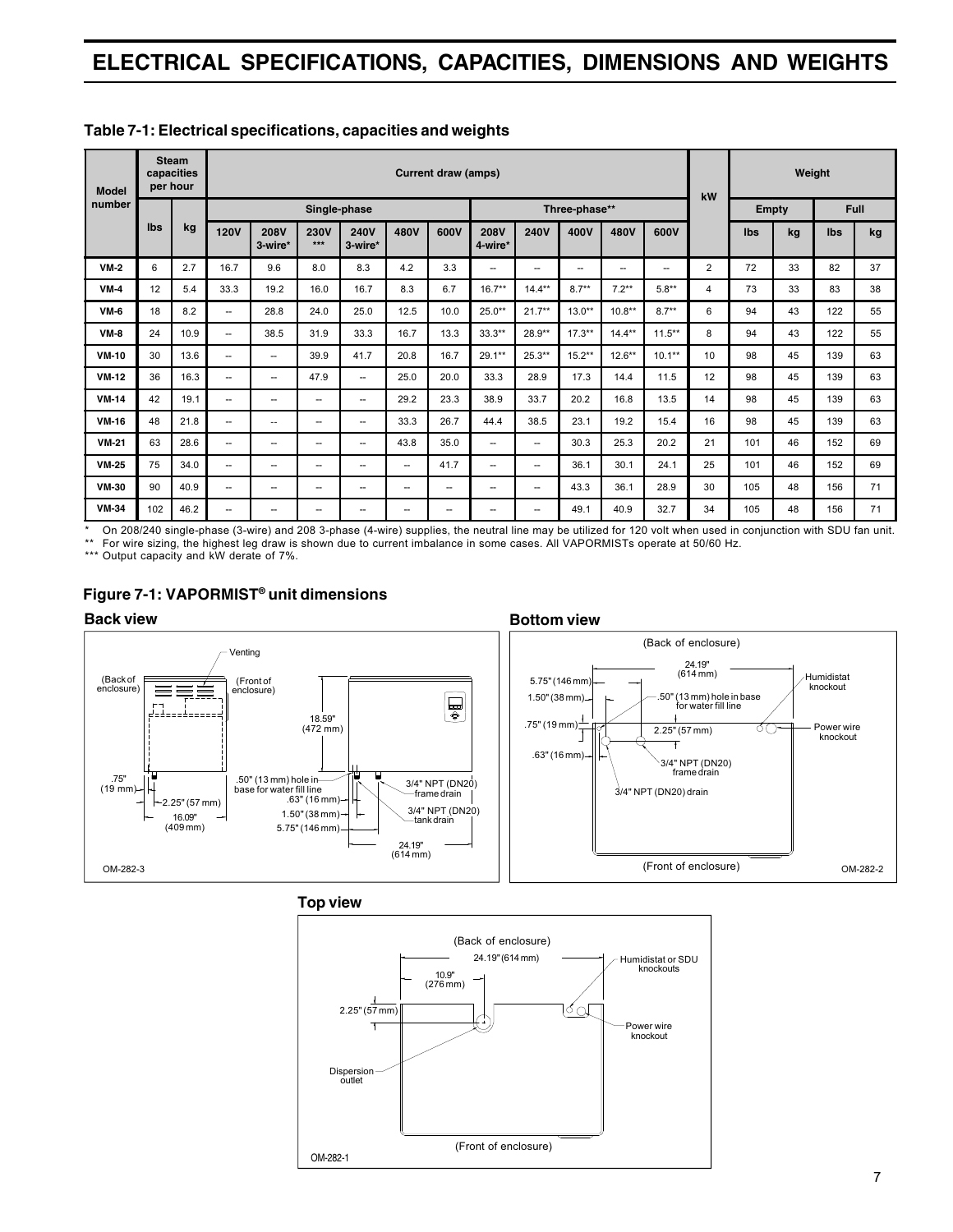# **AREA-TYPE APPLICATION USING SPACE DISTRIBUTION UNITS**

Space distribution units (SDUs) convert a VAPORMIST**®** duct humidifier into an area-type humidifier. Instead of the steam dispersion tube being located inside an air duct, the dispersion tube is built into a fan unit. A fan draws in room air and blows it across the dispersion tube, where it disperses moisture into the room. There are two types of SDUs: SDU-E (external), which can be used with all VAPORMIST models, and SDU-I (internal), which can be used on models VM-2 through VM-10.

#### **Mounting the SDU**

The SDU may be mounted on a wall above the VAPORMIST cabinet or mounted on a wall remote from the VAPORMIST. Use the mounting template on the box for correct placement. Two 3/8" lag bolts are provided with each fan unit. (See Page 4 for mounting instructions.)

#### **Rise, throw and spread (SDU-E)**

As steam is discharged from the humidifier, it quickly cools and turns to a visible fog that is lighter than air. As this fog is carried away from the humidifier by the airstream, it tends to rise toward the ceiling. If this fog



**If necessary, the fan unit can be mounted on a wall, allowing the VAPORMIST to be remotely located.**



contacts solid surfaces (columns, beams, ceiling, pipes, etc.) before it disappears, it could collect and drip as water. The greater the space relative humidity, the more the fog will rise, throw and spread before disappearing. The distances the fog travels before it disappears are given in Table 8-1.

Table 8-1 lists the recommended minimum vertical (rise), horizontal (throw) and width (spread) clearances for SDU-E area-type humidifiers at 40%, 50% and 60% RH in the space.

The SDU-E contains a 545 cfm blower (120V/1ø/60 Hz) and an air flow proving switch field wired to the VAPORMIST humidifier electrical panel. A wiring diagram of the SDU-E is included with the unit.

On a call for humidity, the humidifier will begin producing steam and the start relay will energize the SDU blower. Timedelay is controlled by the VAPOR-LOGIC $_{3}^{\circ}$ microprocessor.

#### **Table 8-1: SDU-E visible vapor travel**

| <b>Humidifier</b> | 40% RH@ 70°F         |                       |                        |                      | 50% RH@ 70°F          |                        | 60% RH@ 70°F         |                       |                                 |  |
|-------------------|----------------------|-----------------------|------------------------|----------------------|-----------------------|------------------------|----------------------|-----------------------|---------------------------------|--|
| size              | <b>Rise</b><br>ft/m) | <b>Throw</b><br>ft/m) | <b>Spread</b><br>ft/m) | <b>Rise</b><br>ft/m) | <b>Throw</b><br>ft/m) | <b>Spread</b><br>ft/m) | <b>Rise</b><br>ft/m) | <b>Throw</b><br>ft/m) | <b>Spread</b><br>$({\rm ft/m})$ |  |
| $VM-4$            | 1.0 / .30            | 5.0 / 1.5             | 1.0 / .30              | 1.5 / .50            | 6.5/2.0               | 1.5 / .50              | 2.5 / .80            | 7.5/2.3               | 2.5 / .80                       |  |
| <b>VM-6</b>       | 1.0 / .30            | 5.0 / 1.5             | 1.0 / .30              | 1.5 / .50            | 6.5/2.0               | 1.5 / .50              | 2.5 / .80            | 7.5/2.3               | 2.5 / .80                       |  |
| $VM-8$            | 1.0 / .30            | 5.5/1.7               | 1.0 / .30              | 1.5 / .50            | 6.5/2.0               | 1.5 / .50              | 2.5/0.80             | 7.5/2.3               | 2.5 / .80                       |  |
| <b>VM-10</b>      | 1.5 / .50            | 6.0 / 1.8             | 1.5 / .50              | 2.0 / .60            | 7.0/2.1               | 2.0 / .60              | 3.0/1.0              | 8.0/2.5               | 3.0/1.0                         |  |
| <b>VM-12</b>      | 1.5 / .50            | 6.0 / 1.8             | 1.5 / .50              | 2.0 / .60            | 7.0/2.1               | 2.0 / .60              | 3.0 / 1.0            | 8.0 / 2.5             | 3.0 / 1.0                       |  |
| <b>VM-16</b>      | 2.0 / .60            | 7.0 / 2.1             | 2.0 / .60              | 2.5 / .60            | 7.0/2.1               | 2.5 / .60              | 3.0/1.0              | 9.0 / 2.7             | 3.0/1.0                         |  |
| <b>VM 21</b>      | 2.0 / .60            | 7.5/2.3               | 2.0 / .60              | 2.5/0.60             | 10/3.0                | 2.5 / .60              | 3.0 / 1.0            | 12.0 / 3.7            | 3.0 / 1.0                       |  |
| <b>VM-25</b>      | 2.0 / .60            | 8.0 / 2.5             | 2.0 / .60              | 2.5 / .80            | 10.5 / 3.2            | 2.5 / .80              | 3.5/1.1              | 12.5/3.8              | 3.5/1.1                         |  |
| <b>VM-30</b>      | 2.0 / .60            | 8.0 / 2.5             | 2.0 / .60              | 2.5 / .80            | 10.5 / 3.2            | 2.5 / .80              | 3.5/1.1              | 12.5/3.8              | 3.5/1.1                         |  |
| <b>VM-34</b>      | 2.0 / .60            | 8.0 / 2.5             | 2.0 / .60              | 2.5 / .80            | 10.5/3.2              | 2.5 / .80              | 3.5/1.1              | 12.5/3.8              | 3.5/1.1                         |  |

#### **Table 8-1 notes:**

Table 8-1 states the vertical (rise), horizontal (throw) and width (spread) dimensions that can be expected with the VAPORMIST with SDU-E.

Surfaces cooler than ambient temperature, or objects directly in the path of visible vapor discharge, may cause condensation and dripping.

**Rise:** Maximum height visible vapor rises above the discharge grill of the SDU-E.

**Throw:** Maximum horizontal distance visible vapor travels from the discharge grill of the SDU-E.

**Spread:** Maximum width visible vapor spreads out from the discharge grill of the SDU-E.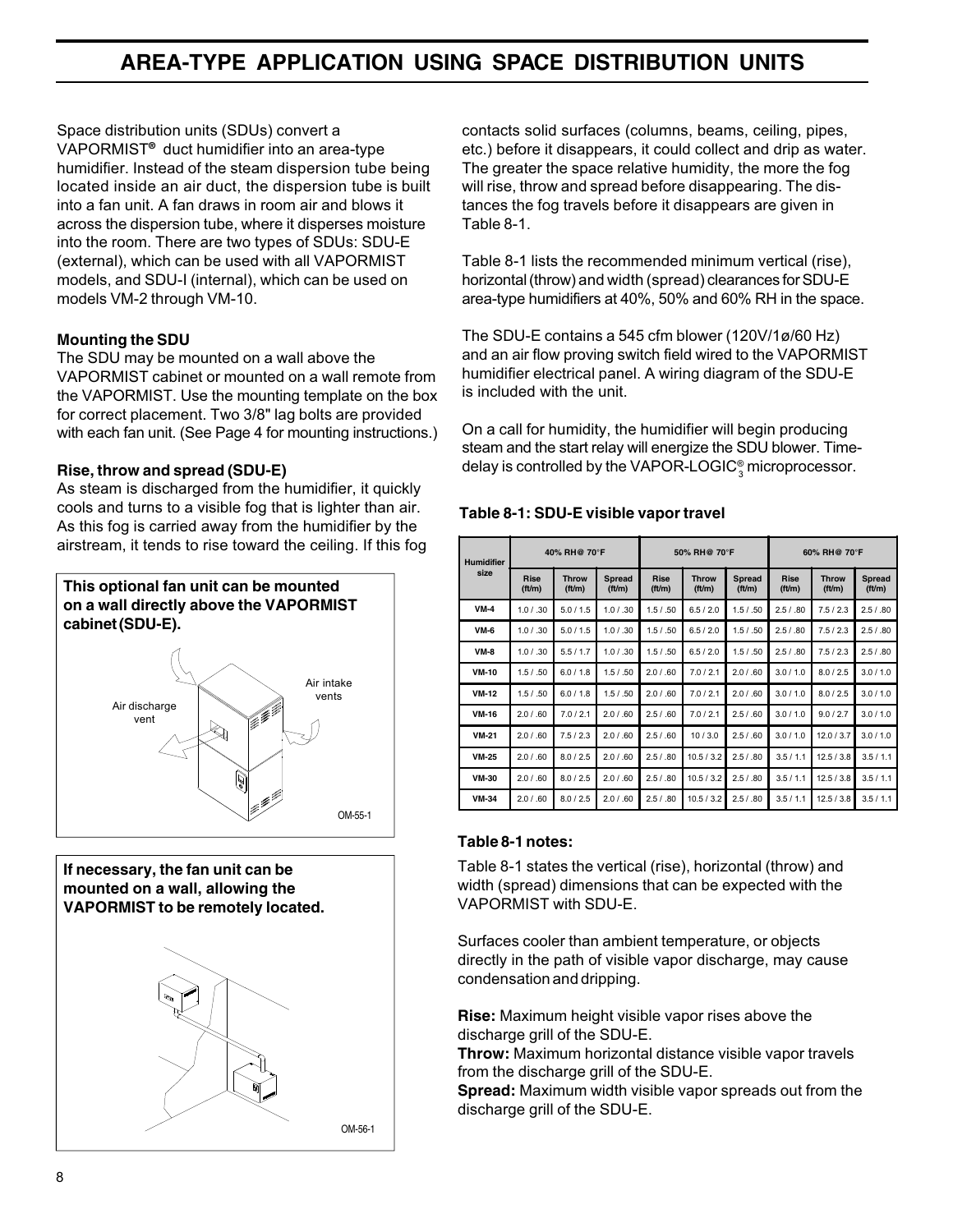#### **Figure 9-1: SDU-E mechanical detail**



Field wiring is required to connect the SDU fan and air flow proving switch terminals to the respective VAPORMIST<sup>®</sup> electrical panel terminals. Refer to the external connections diagram in the package shipped with your unit.

### **SDU-I: Instant absorption, no visible vapor**

The SDU-I (space distribution unit internal absorption) is available for models VM-2 through VM-10.

Room air is drawn into the unit by a fan, where it is humidified with steam generated by electric heating elements, and then discharged back into the room with no visible vapor trail. Water vapor is instantly absorbed into the air making the VAPORMIST with an internal absorption SDU (SDU-I) ideal for application in finished spaces.



#### **Figure 9-2: SDU-I mechanical detail**

If the SDU-E or SDU-I is immediately above the VAPORMIST, disconnect both hose clamps on the steam hose, grip the hose and rotate it to break it loose from the tubing, and then slide the hose up onto the SDU steam tube until sufficient clearance is provided to move the tank.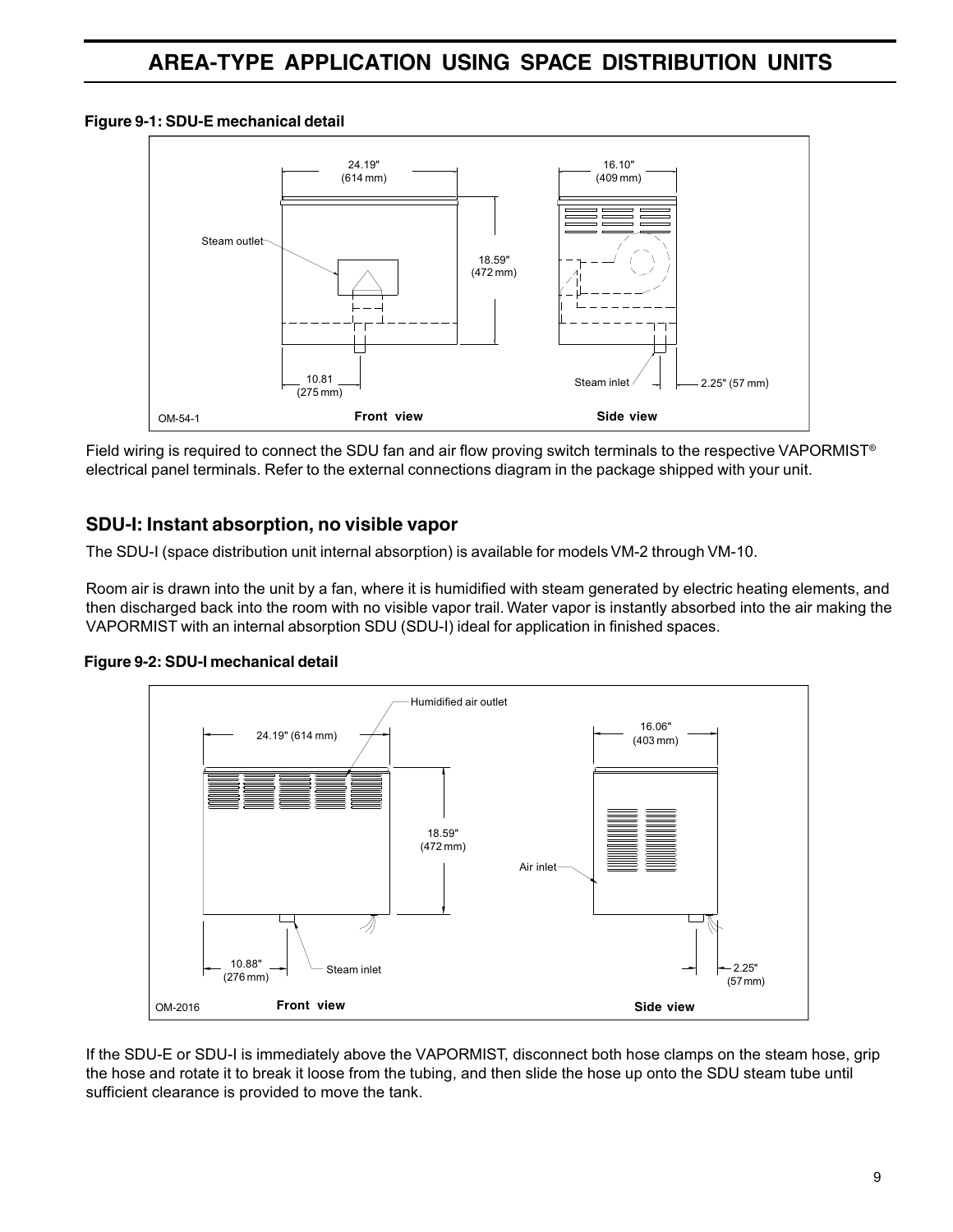#### **Introduction**

After the system has been properly installed and connected to both electrical and water supplies, it may then be started.

#### **Start-up and checkout procedures**

#### **Mounting**

Check mounting to see that the unit is level and securely supported before filling with water.

#### **Piping**

Verify that all piping connections have been completed as recommended and that water pressure is available.

- **Standard makeup water piping (VAPORMIST)** Use cold or hot makeup water. If the water pressure is above 60 psi (414 kPa) and/or water hammer would be objectionable, a pressure-reducing valve or shock arrester should be installed. Even though the VAPORMIST has an internal 1" (25 mm) air gap, some local codes may require a vacuum breaker. **Important:** Minimum water supply pressure is 25 psi (172 kPa).
- **DI makeup water piping (VAPORMIST DI)** In this unit the electronic probe control is replaced by a float valve control. A float switch provides heater protection in the event of a low-water condition and is common to all DI humidifiers. The wiring diagram is located inside the electrical panel cover.

#### **Electrical**

Verify that all wiring connections have been made in accordance with all governing codes and the enclosed VAPORMIST® wiring diagram. The external connections diagram will be found with this manual.

#### **Caution: Only qualified electrical personnel should perform start-up procedure.**



A three-probe conductivity sensor cycles a solenoidoperated water fill valve to maintain the proper water levels.

# **VAPOR-LOGIC® <sup>3</sup> control**

VAPOR-LOGIC $_{\scriptscriptstyle{3}}$  is the standard controller for the VAPORMIST. For more information regarding the operation of the VAPOR-LOGIC<sub>3</sub> microprocessor, see the VAPOR-LOGIC $_3$ Installation and Operation manual.

#### **Control system start-up/checkout**

- 1. Confirm that proper grounding and an approved earth ground are provided.
- 2. Confirm that the control signal being connected to the VAPOR-LOGIC<sub>3</sub> system is compatible with the VAPOR-LOGIC3 program. Identify the VAPOR-LOGIC3 program code on the wiring diagram. Refer to the VAPOR-LOGIC<sub>3</sub> manual to decipher the code using the nomenclature description.
- 3. Confirm all wiring is correct per wiring diagram.
- 4. Confirm J17, J18 and J19 shunt connectors on VAPOR-LOGIC3 board are in their correct position per wiring diagram. See Page 3 of the VAPOR-LOGIC3 manual for the physical locations.
- 5. Confirm that the keypad is mounted on the VAPORMIST with modular cable routed away from high voltage circuits and connected to J2 female connector on the control board.
- 6. Turn on water supply. Confirm drain valve is closed.
- 7. Turn on power. The keypad will display the introduction of VAPOR-LOGIC<sub>3</sub> and will then enter AUTO mode.
- 8. System will initiate filling of the tank with water. The keypad will display "Filling" as part of the idle screen information.
- 9. Airflow switch input must be closed.
- 10. High limit humidistat input must be closed or variable air volume (VAV) control system high limit transmitter must be connected.
- 11. Sufficient water in the tank, air flow switch closed, high limit humidistat closed, door interlock circuit (optional) closed and a call for humidity will activate the heat output. **If the tank does not contain water and the heat output is activated by the VAPOR-LOGIC3 control system, a serious failure will result. Immediately remove power from the system and verify that all wiring has been completed per the wiring instructions in the manual and the unit wiring diagram.**
- 12. During normal operation, the keypad will display humidifier operating status. See the VAPOR-LOGIC3 manual for descriptions to change any of the operating parameters.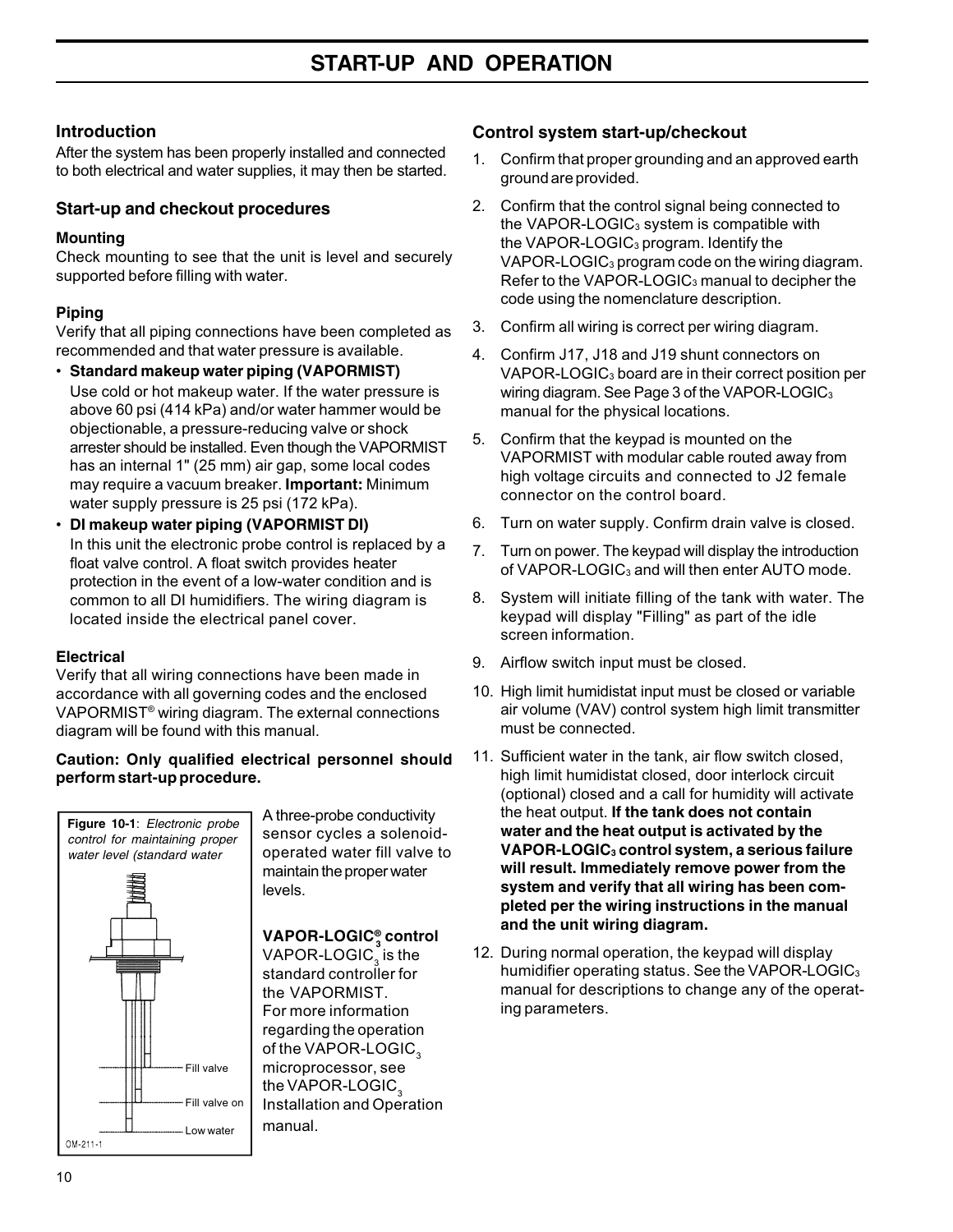# **MAINTENANCE**

The best way to determine how often your particular system will need maintenance is to remove the cover and inspect it after its first three months of duty. Potable water carries a variety of minerals and other materials in a mix that varies from location to location. This variation in water quality, combined with hours of operation and duty cycle, will determine your own unique maintenance schedule.

#### **Water quality makes a difference**

- 1. Light to moderately hard water (2 to 10 grains hardness per gallon) requires:
	- annual cleaning
	- regular skimming
- 2. High mineral content water (more than 10 grains hardness per gallon) requires:
	- cleaning frequency determined by use and water quality
	- regular skimming
	- periodic drain and flush cycles
- 3. DI/RO water (Model VMDI) requires:
	- no regular cleaning (although regular inspections are advised)
	- no regular skimming or drain and flush cycles
	- regular verification that water processing equipment is operating correctly. The presence of chlorides in improperly processed DI water will eventually cause pitting and failure of the tank and its components.
- 4. To dramatically reduce mineral accumulation inside the evaporating chamber, softening of the makeup water is recommended. (Solids, like silica, are not removed in the softening process.)

#### **Standard water models (VAPORMIST**®**)**

#### **Proper skimming, draining and flushing**

- 1. Skimming will remove most water impurities at the surface, ensuring proper surface tension and an even boil. Skimming will remove most entrained contaminants that have not yet precipitated as scale.
- 2. Draining and flushing will completely remove entrained contaminants and assist in removing precipitated contaminants like scale and silica.

#### **To inspect and service**

- 1. Remove the evaporating chamber:
	- Remove the two fasteners on each side of the cover enclosure.
	- Remove the enclosure.
	- **Do not remove the electrical panel cover or heater terminal cover until electrical power is disconnected. Safety first.**
- If the VAPORMIST has an SDU mounted directly above it, the SDU cover must be removed before removing the unit cover.
- If the tank is hot, cool it down by moving the valve lever located on the back of the drain valve to the manual open position – the fill valve will eventually open allowing cool water to run through the tank until it is cool enough to handle.
- Shut off the water supply.
- Shut off the electrical supply.
- Allow the tank to completely drain.
- Disconnect the fill line at the supply side of the fill valve.
- Disconnect the electrical plugs between the tank components and the back of the electrical panel (includes: power plug, fill plug, drain plug, water level control plug, tank temperature sensor plug and thermal trip plug). **DISCONNECT BY PULLING ON PLUG HOUSING. DO NOT DISCONNECT BY PULLING ON CORD OR WIRES.**
- Disconnect the drain union on the back left corner of the frame.
- Disconnect the steam supply hose from the top of the tank.
- Lift the tank foot above the frame flange and slide the tank assembly forward to remove.
- 2. Loosen the four cover bolts and remove the cover assembly from the tank.
- 3. Clean the tank interior using a putty knife or similar flat instrument.
- 4. Unplug probe plug assembly. Leave ground wire connected to tank. Unscrew the probe rod assembly and clean the plastic probe housing, ensuring that all passageways are clear. Clean the probe rods using steel wool or a similar mild abrasive material. Inspect the composite plastic probe housing for any signs of cracking, roughness, or deterioration and replace if needed.
- 5. Install the probe and probe plug assembly. Verify ground wire.
- 6. Secure the chamber cover, making sure the cover gasket is seated and the chamber is sealed.
- 7. Reinstall the evaporating chamber:
	- Reconnect the fill line.
	- Reconnect the electrical plugs.
	- Reconnect the drain union.
	- Reconnect the vapor hose.
- 8. Move the drain valve lever back to the auto position.
- 9. Turn on the water supply.
- 10. Turn on the electrical power.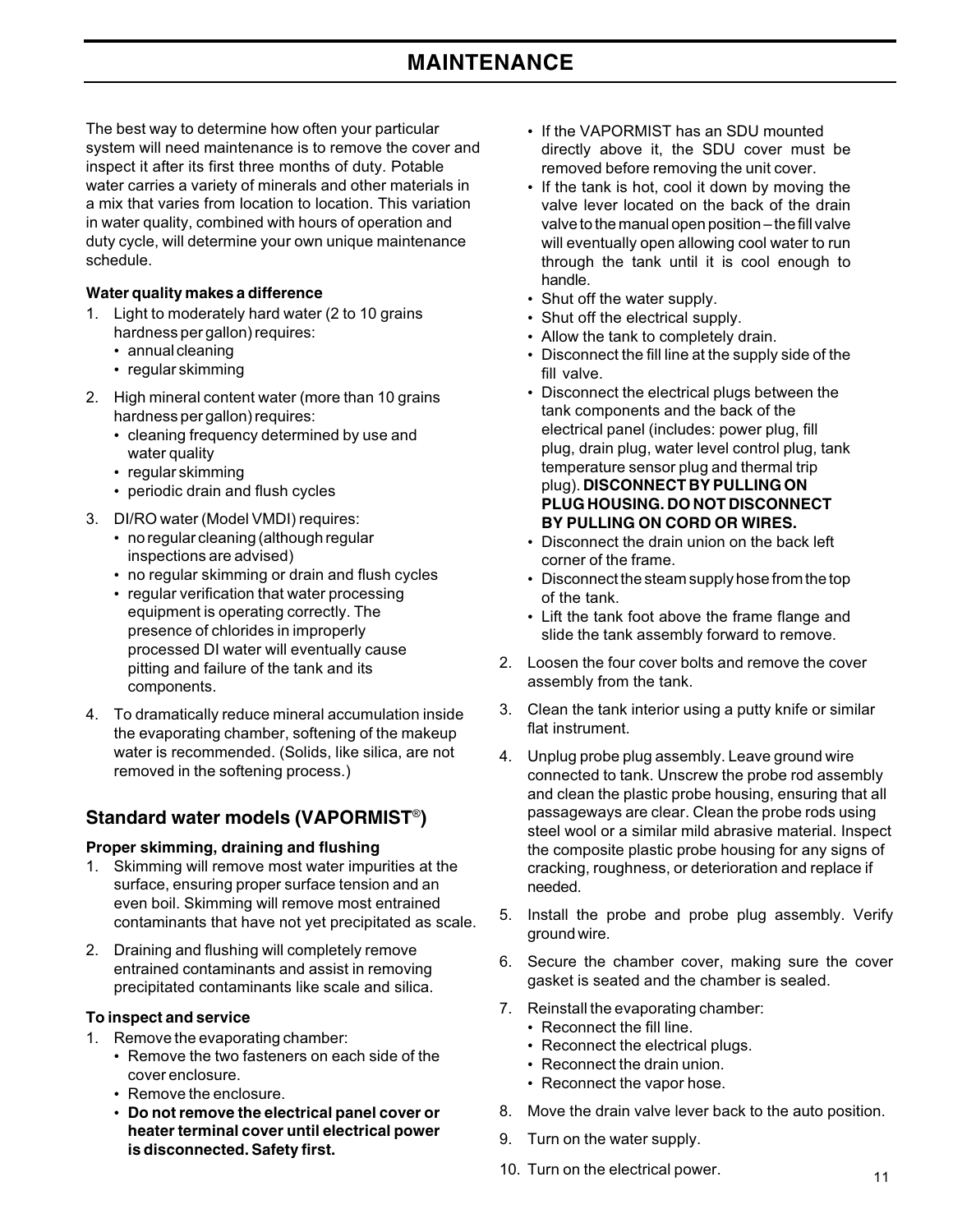# **MAINTENANCE**

## **Standard water models (VAPORMIST, cont.)**

#### **Off-season shut-down procedure**

- 1. Switch off electrical power.
- 2. Remove enclosure.
- 3. Shut off water supply to makeup valve.
- 4. Drain evaporating chamber, and clean if necessary (see "To inspect and service" on previous page).
- 5. Replace enclosure.
- 6. Leave chamber dry, the power off and the water shut-off valve closed until the next humidification season.

#### **DI water models (VAPORMIST DI)**

The VAPORMIST DI unit uses DI/RO water. Because these water types are mineral-free, cleaning of the evaporating chamber should not be necessary. However, there are some simple maintenance steps that should be followed to ensure all parts of the unit are in working order.

#### **To inspect and service**

- 1. Remove the evaporating chamber.
	- Remove the two fasteners on each side of the cover enclosure.
	- Remove the enclosure.
	- **Do not remove the electrical panel cover or heater terminal cover until electrical power is disconnected. Safety first.**
	- If the VAPORMIST has a space distribution unit (SDU) mounted directly above it, the SDU cover must be removed before removing the unit cover.
	- If the tank is hot, cool it down by opening the manual ball valve on the side of the tank. The float valve will open allowing cool water to run into the tank until it is cool enough to handle.
	- Shut off the water supply.
	- Shut off the electrical supply.
	- Allow the tank to drain completely.
	- Disconnect the fill line at the fill fitting.
	- Disconnect the electrical plugs between the tank components and the back of the electrical panel (includes: power plug, low water switch plug, tank temperature sensor plug and thermal trip plug). **DISCONNECT BY PULLING ON PLUG HOUSING. DO NOT DISCONNECT BY PULLING ON CORD OR WIRES.**
- Disconnect the drain union on the back left corner of the frame.
- Disconnect the steam supply hose from the top of the tank.
- Lift the tank foot above the frame flange and slide the tank assembly forward to remove.
- 2. Loosen the four cover bolts and remove the cover assembly from the tank.
- 3. Inspect the tank interior for debris or pitting.
- 4. Inspect the valve inlet for debris.
- 5. Check the operation of the float valve and the condition of the float seat.
- 6. Check the low water switch for free operation.
- 7. Secure the chamber cover making sure the cover gasket is seated and the chamber is sealed.
- 8. Reinstall the evaporating chamber:
	- Reconnect the fill line.
	- Reconnect electrical plugs.
	- Reconnect drain union.
	- Reconnect the vapor hose.
- 9. Close the drain valve.
- 10. Turn on the water supply.
- 11. Turn on the electrical power.

#### **VAPORMIST DI off-season shut-down procedure**

- 1. Switch off electric power.
- 2. Remove enclosure.
- 3. Shut off water supply to makeup valve.
- 4. Drain evaporating chamber by opening the drain valve. For units with end-of-season drain, please refer to the VAPOR-LOGIC® <sup>3</sup> manual.
- 5. Replace enclosure.
- 6. Leave chamber dry, power off and the water shut-off valve closed until the next humidification season.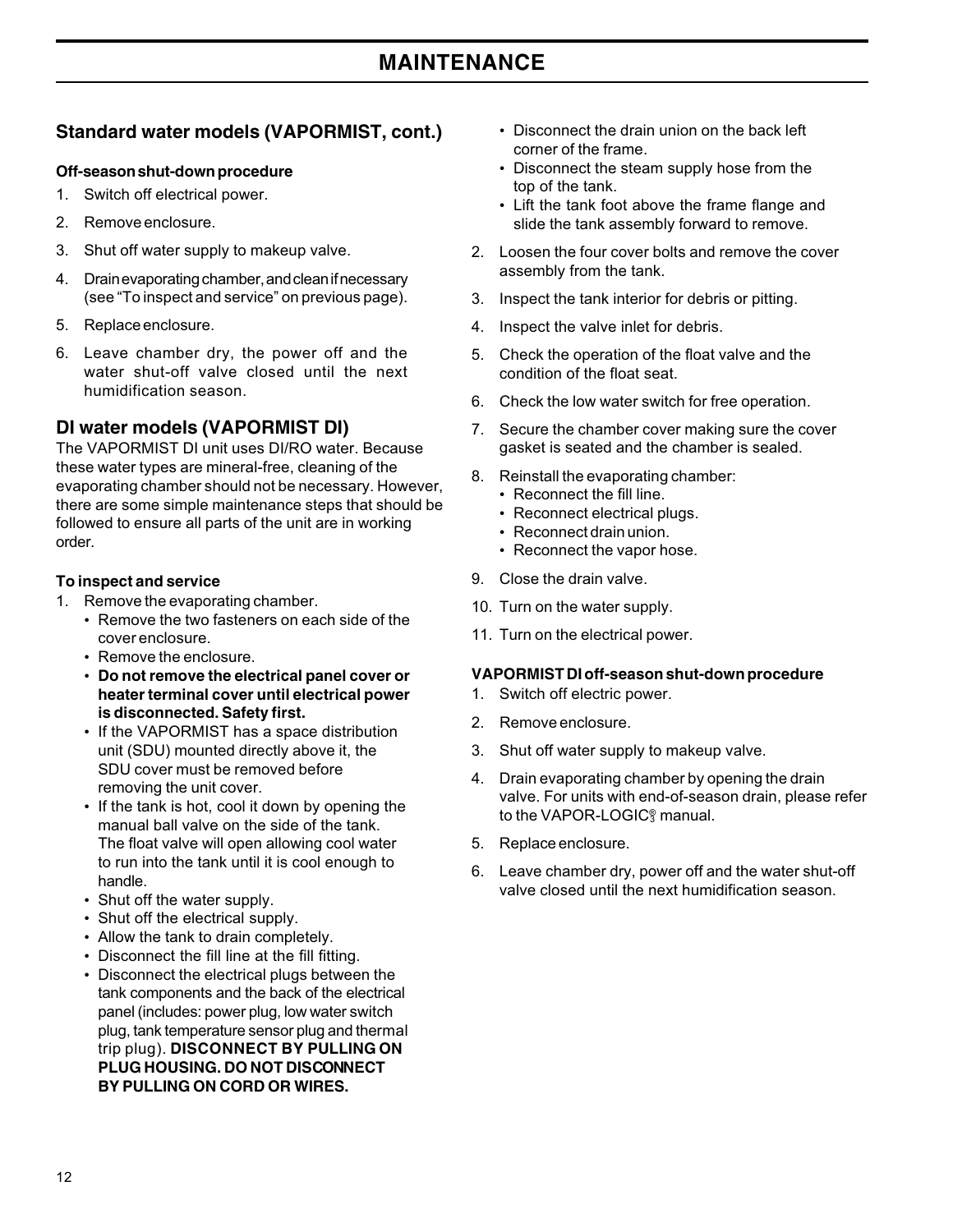# **VAPORMIST® TROUBLESHOOTING GUIDE**

| <b>PROBLEM</b>                                                      | <b>POSSIBLE CAUSE</b>                                   | <b>RECOMMENDED ACTION</b>                                                                                                                                                 |
|---------------------------------------------------------------------|---------------------------------------------------------|---------------------------------------------------------------------------------------------------------------------------------------------------------------------------|
| Humidifier does not heat.                                           | Incorrect or nonexistent supply<br>voltage to unit      | Check main line safety switch.<br>Check main line fuses.<br>Check for proper supply voltage.                                                                              |
|                                                                     | Incorrect or nonexistent control<br>voltage             | Reset control transformer circuit breaker.<br>Check for 24 VAC control circuit voltage at T-1 and T-2 on the<br>control board.                                            |
|                                                                     | Humidistat not calling                                  | Set humidistat to call. Inspect for faulty humidistat.                                                                                                                    |
|                                                                     | Safety controls open                                    | Check safety controls, air flow switch, and high humidistat.                                                                                                              |
| Humidifier will not fill.                                           | No water pressure at valve                              | Check water supply/shut-off valves.                                                                                                                                       |
|                                                                     | Faulty water fill valve                                 | Check for 24 volts at the fill valve.                                                                                                                                     |
|                                                                     | Plugged strainer                                        | Check strainer.                                                                                                                                                           |
|                                                                     | Plugged valve                                           | Check valve.                                                                                                                                                              |
|                                                                     | Faulty control board                                    | Verify control voltage across the fill valve output.                                                                                                                      |
| Humidifier does not stop<br>filling.                                | Lack of tank to probe electrical<br>continuity          | Water conductivity must be 100 micromhos/cm (2 gr/gal) or<br>34.2 mg/liter.<br>Add salt to the tank. If this solves the problem, consult factory for<br>further advice.   |
|                                                                     | Fill valve stuck open                                   | Check valve for foreign matter.                                                                                                                                           |
|                                                                     | Drain valve not closed<br>Fill valve installed backward | Check for correct water flow through valve by noting arrow.                                                                                                               |
|                                                                     | Autodrain mode                                          | Humidifier may be in periodic drain and flush. Check controller<br>display.                                                                                               |
| Low output                                                          | Electric drain valve not seating                        | Correct the cause of leakage or replace valve.                                                                                                                            |
|                                                                     | Fill valve stuck open                                   | Check valve for foreign matter.                                                                                                                                           |
| Unit short-cycles.                                                  | Controller cycle rate set too low                       | Review controller cycle set point.                                                                                                                                        |
| Reduced or no output<br>even though water is at<br>the proper level | Heater malfunctioning                                   | Verify that proper voltage is being applied to heaters. Check heater<br>amp draw and compare to wiring diagram ratings.                                                   |
|                                                                     | Malfunctioning control system                           | Replace heater contactor if not functioning. Verify auxiliary limit<br>controls (humidistat, air flow proving switch, etc.) and reset,<br>replace or calibrate as needed. |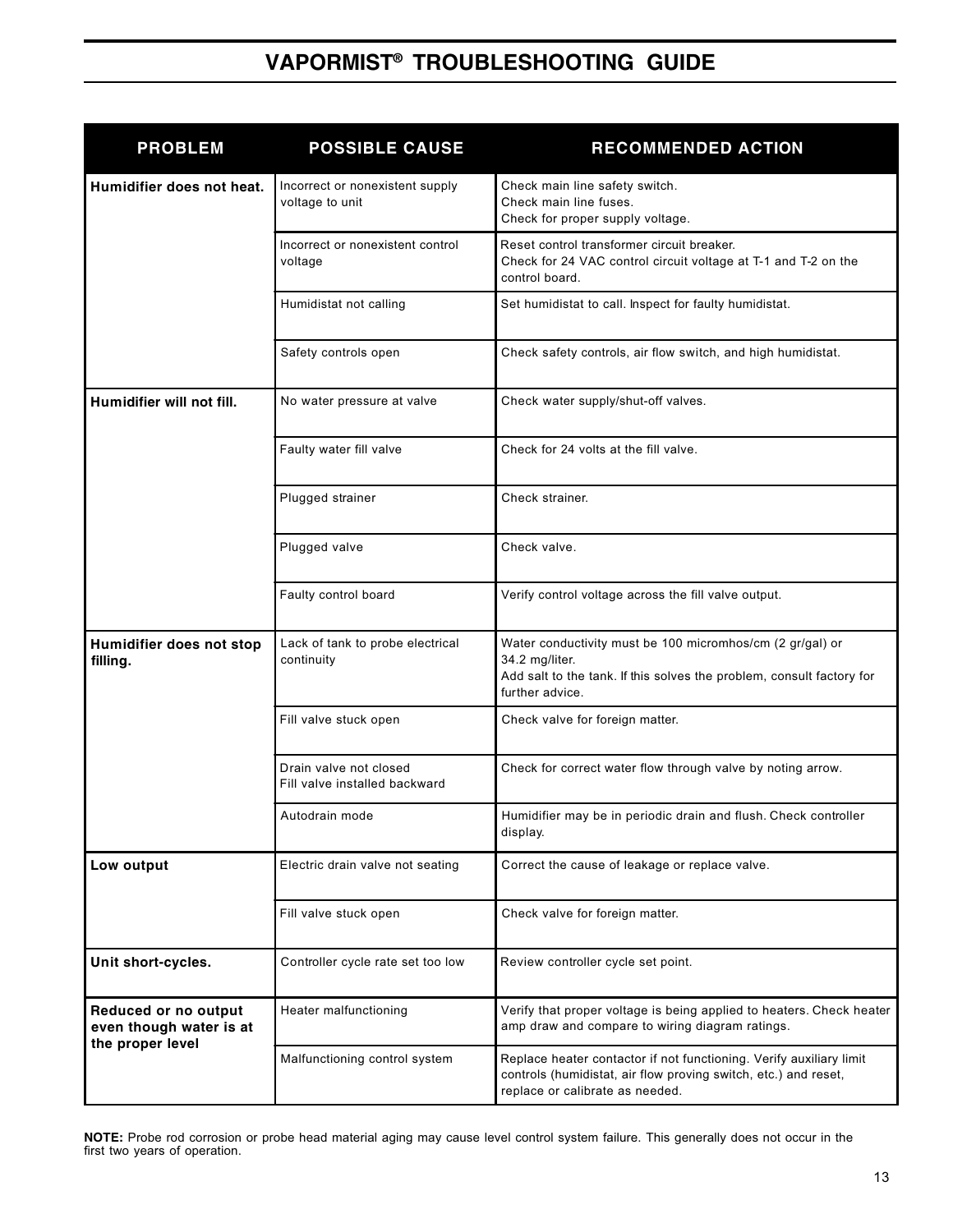# **VAPORMIST® DI TROUBLESHOOTING GUIDE**

| <b>PROBLEM</b>                                                      | <b>POSSIBLE CAUSE</b>         | <b>RECOMMENDED ACTION</b>                                                                                                                                                 |  |  |  |  |
|---------------------------------------------------------------------|-------------------------------|---------------------------------------------------------------------------------------------------------------------------------------------------------------------------|--|--|--|--|
| Humidifier will not heat.                                           | Control transformer           | Reset control transformer circuit breaker.                                                                                                                                |  |  |  |  |
|                                                                     | Humidistat is not calling     | Set humidistat to call. Inspect for faulty humidistat.                                                                                                                    |  |  |  |  |
|                                                                     | Safety controls open          | Check safety controls, air flow switch, high limit humidistat, etc.                                                                                                       |  |  |  |  |
|                                                                     | Low water cutoff              | Check at board 32 and 33. Measure 0 volts for closed switch,<br>approximately 2.5 volt for A.C. open switch.                                                              |  |  |  |  |
| Humidifier will not fill.                                           | No water pressure at valve    | Check manual water supply valve for minimum 25 psi (172 kPa)<br>water pressure.                                                                                           |  |  |  |  |
|                                                                     | Malfunctioning float switch   | Check to make sure that float moves freely on stem.                                                                                                                       |  |  |  |  |
|                                                                     | Plugged fill valve            | Check fill valve inlet.                                                                                                                                                   |  |  |  |  |
| Humidifier does not stop<br>filling.                                | Open drain valve              | Obstruction in drain valve will not allow complete closure. Clean or<br>replace valve.                                                                                    |  |  |  |  |
|                                                                     | Manual drain valve not closed | Close drain valve.                                                                                                                                                        |  |  |  |  |
|                                                                     | Fill valve stuck open         | Check valve for foreign matter, water-logged float, broken float arm<br>worn valve stopper.                                                                               |  |  |  |  |
| Reduced or no output<br>even though water is at<br>the proper level | Heater malfunctioning         | Verify that proper voltage is being applied to heaters. Check heater<br>amp draw and compare to wiring diagram ratings.                                                   |  |  |  |  |
|                                                                     | Malfunctioning control system | Replace heater contactor if not functioning. Verify auxiliary limit<br>controls (humidistat, air flow proving switch, etc.) and reset, replace<br>or calibrate as needed. |  |  |  |  |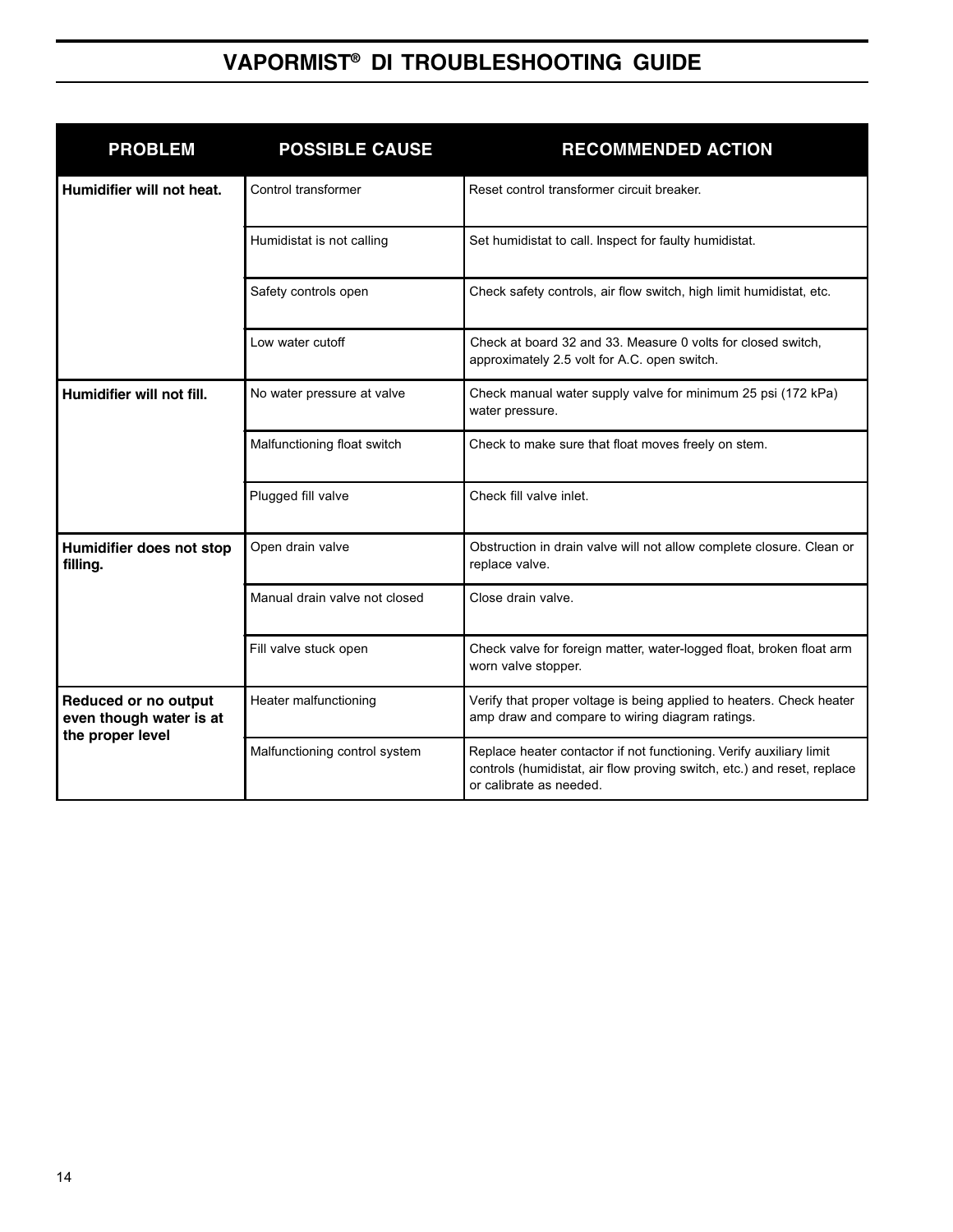#### **Table 15-1: Space Distribution Unit (SDU-E)**



| No.            | <b>Description</b>                     | Qty.           | Part No.   |
|----------------|----------------------------------------|----------------|------------|
| 1              | Cabinet base, VM99                     | 1              | 330000-003 |
| $\overline{2}$ | Blower, SDU99 external assembly        | 1              | 409540-003 |
| 3              | Frame, SDU external                    | 1              | 165542     |
| $\overline{4}$ | Dispersion chamber, SDU99 w/ 11/2" out | $1^*$          | 160445-001 |
| 4              | Dispersion chamber, SDU99 w/ 2" out    | $1^*$          | 160445-002 |
| 5              | Switch, air flow                       | 1              | 406190     |
| 6              | Tubing, 3/8" OD x .060 clear vinyl     | 1              | 405722     |
| $\overline{7}$ | Nut, 8-32 x 3/8"                       | $\overline{2}$ | 700200-002 |
| 8              | Star washer, 8-32                      | 6              | 700200-003 |
| 9              | Screw, self tapping 8-32 x 3/8"        | 4              | 700170-001 |
| 10             | Screw, 8-32 x 1/2" panhead Phillips F  | 4              | 700170-001 |
| 11             | Cage clip, 8-32                        | 4              | 409593-001 |
| 12             | Lock washer, 1/4"                      | 6              | 700300-005 |
| 13             | Nut, 1/4-20 hex                        | 10             | 700300-016 |
| 14             | Cap, black                             | 4              | 409593-002 |

\*Specify model size when ordering

#### **Table 15-2: VAPORMIST® subpanel with SDU-E**



| No.            | <b>Description</b>                 | Qty.           | Part No.   |
|----------------|------------------------------------|----------------|------------|
| 1              | Subpanel, VM99 barrier             | 1              | 120801     |
| $\overline{2}$ | Ground lug, L-35 10-14 GA CP-8     | $\mathbf{1}$   | 409250-017 |
| $\overline{2}$ | Ground lug, L-70 6-8 GA CP-4       | 1              | 409250-018 |
| 3              | Transformer, 600V                  | 1              | 408896     |
| 3              | Transformer, 120/240/480/208       | 1              | 408965-001 |
| 4              | Channel, wire with cover           | $\overline{2}$ | 408999-003 |
| 5              | Main board, VL-3                   | 1              | 408490-001 |
| 6              | Display board, VL-3 with enclosure | 1              | 408490-002 |
| $\overline{7}$ | Plug, 4-prong female               | 4              | 409585-008 |
| 8              | 3-pole, 3-phase, power block       | 1              | 408300-002 |
| 8              | 2-pole 1-phase, power block        | 1              | 408300-001 |
| 9              | Fan, 24 Volt                       | 1              | 408677-001 |
| 10             | Power plug                         | 1              | 409585-001 |
| 11             | Terminal                           | 8              | 408252-001 |
| 12             | Terminal, ground                   | 1              | 408252-010 |
| 13             | Terminal, end plate                | $\mathbf{1}$   | 408252-005 |
| 14             | Terminal, jumper                   | $\overline{2}$ | 408252-008 |
| 15             | Relay, 24V                         | 1              | 407900-016 |
| 16             | Relay socket                       | 1              | 407900-011 |
| 17             | Breaker 1-pole 1.6A 480V           | $\overline{2}$ | 406775-001 |
| 17             | Breaker, 1-pole 1.5A 600V          | $\overline{2}$ | 406775-003 |
| 18             | Contactor, 60A                     | 1              | 407001-021 |
| 18             | Contactor, 32A                     | 1              | 407001-020 |
| 19             | Transformer, 480V 300VA            | 1              | 408991     |
| 19             | Transformer, 575V 300VA            | 1              | 408982     |
| 19             | Transformer, 480V 500VA            | 1              | 408996-008 |
| 19             | Transformer, 600V 500VA            | 1              | 408996-009 |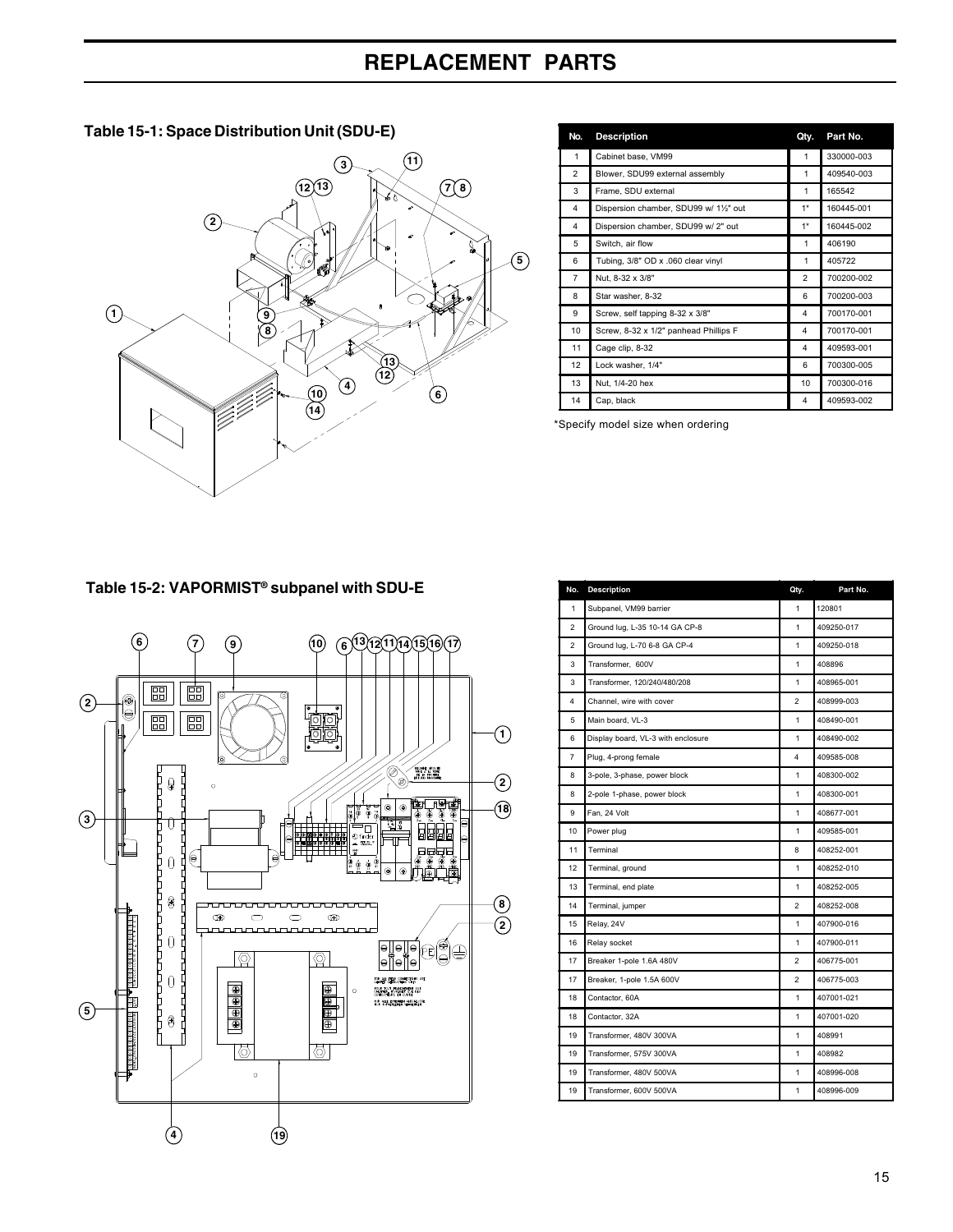

See tables on pages 17 and 18. OM-778-1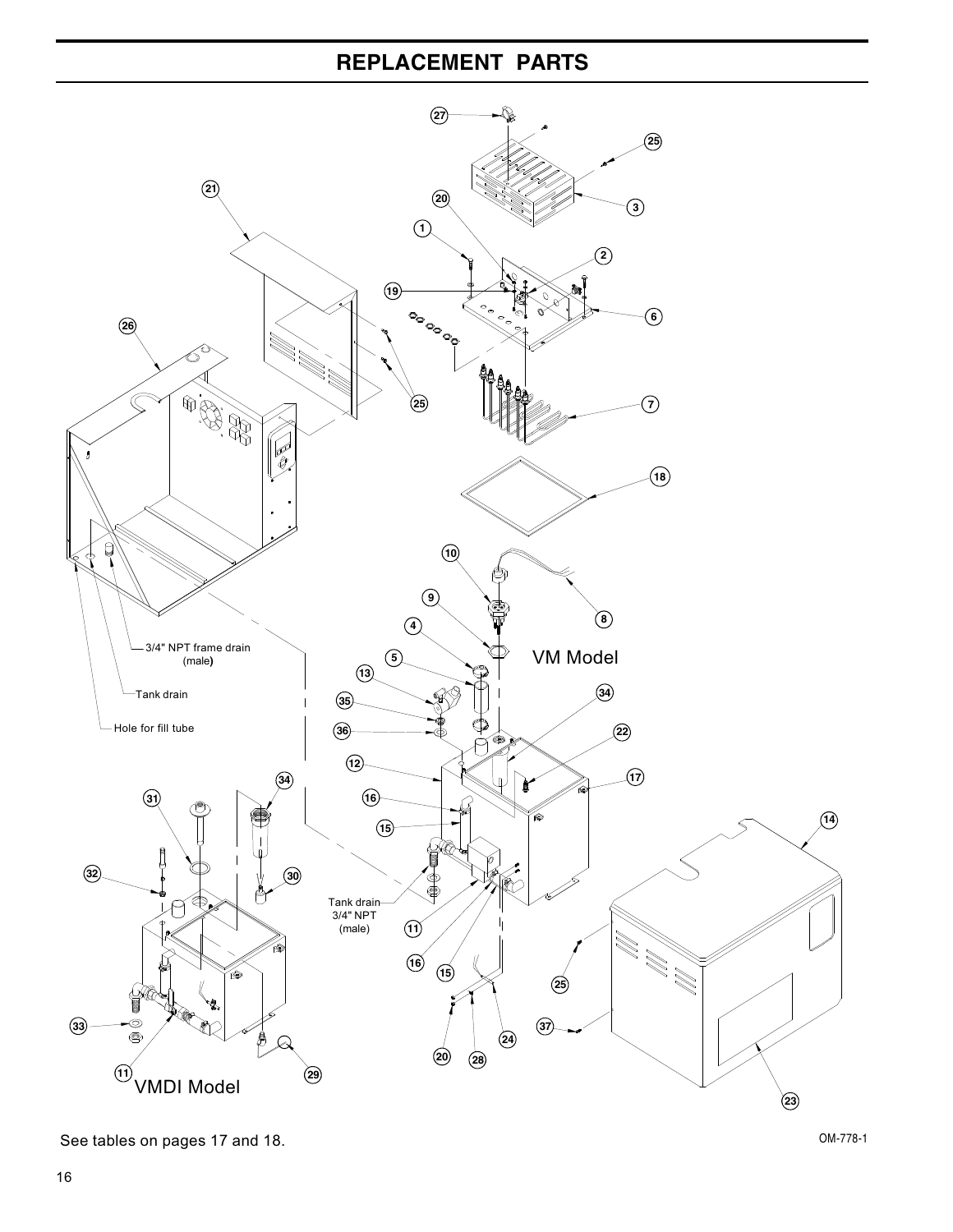| No.            | <b>Description</b>                                                                           | Qty.           | Part No.    |
|----------------|----------------------------------------------------------------------------------------------|----------------|-------------|
| 1              | Head bolt, large Phillips, 1/4 - 20 x 1"                                                     | 4              | 700300-013  |
| $\overline{2}$ | Thermo cut-out                                                                               | $\mathbf{1}$   | 409560-001  |
| 3              | Cover, heater terminal                                                                       | $\mathbf{1}$   | $\star$     |
| $\overline{4}$ | Hose clamp, 2" ID                                                                            | $\overline{2}$ | 700560-200  |
| 5              | Hose cuff, 11/2" ID, VM 2-16                                                                 | 1              | 305390-006  |
| 5              | Hose cuff, 2" ID, VM 21-34                                                                   | $\mathbf{1}$   | 305391-006  |
| 6              | Cover, tank                                                                                  | $\mathbf{1}$   | $\star$     |
| $\overline{7}$ | Heater element                                                                               | *              | $\star$     |
| 8              | Probe assembly cord and plug                                                                 | $\mathbf{1}$   | 406050-005  |
| 9              | Probe assembly gasket                                                                        | 1              | 309750-004  |
| 10             | Probe assembly, VM 2-4                                                                       | $\mathbf{1}$   | 406270      |
| 10             | Probe assembly, VM 6-34                                                                      | $\mathbf{1}$   | 406275      |
| 11             | Valve, 3/4" electric, 24V, VM 2-34                                                           | $\mathbf{1}$   | 505400-001  |
| 11             | Valve, 1/2" SST ball, VMDI 2-34                                                              | $\mathbf{1}$   | 505000-003  |
| 11             | Drain, 1/4" NPT E.O.S., 24V solenoid SST with DIN<br>plug (not shown), VMDI 2-34 w/EOS drain | $\mathbf{1}$   | 505086-003  |
| 12             | Tank weldment                                                                                | $\mathbf{1}$   | $\star$     |
| 13             | Valve, 1/4" solenoid, 24V with DIN plug                                                      | $\mathbf{1}$   | 505084-001  |
| 14             | Cabinet enclosure                                                                            | 1              | 330-000-001 |
| 15             | Hose, 3/4" ID                                                                                | $\mathbf{1}$   | 307020-002  |
| 16             | Hose clamp, $\frac{3}{4}$ " ID                                                               | 4              | 700560-075  |

| Table 17-1: VAPORMIST® (see drawing on Page 16) |  |  |
|-------------------------------------------------|--|--|
|-------------------------------------------------|--|--|

\* Specify humidifier model and serial numbers when ordering.

**NOTE:** More replacement parts are listed on the next page.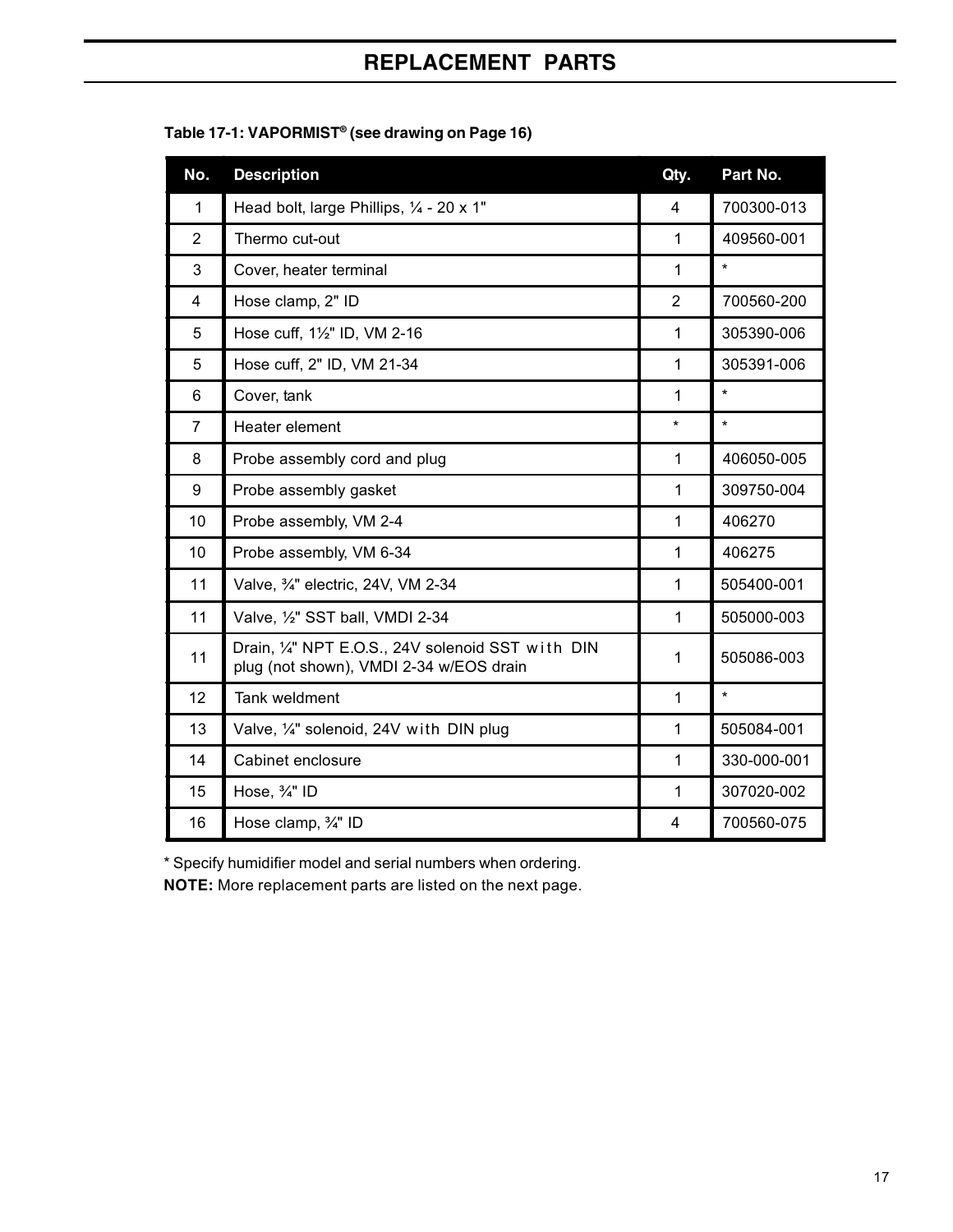| No. | <b>Description</b>                            | Qty.                    | Part No.   |
|-----|-----------------------------------------------|-------------------------|------------|
| 17  | Nut assembly, 1/4-20, VM/VMDI 2-4             | $\overline{\mathbf{4}}$ | 700650     |
| 17  | Nut assembly, 1/4-20, VM/VMDI 6-34            | $\overline{2}$          | 700650     |
| 18  | Gasket, tank cover                            | 1                       | $\star$    |
| 19  | Washer, #8 external tooth, plated             | $\overline{2}$          | 700200-003 |
| 20  | Nut, #8-32 hex, plated                        | 6                       | 700200-002 |
| 21  | Cover, subpanel                               | $\mathbf{1}$            | 120277     |
| 22  | Fill adapter, VM 2-4                          | $\mathbf{1}$            | 160226-041 |
| 22  | Fill adapter, VM 6-16                         | $\mathbf{1}$            | 160224-041 |
| 22  | Fill adapter, VM 21-34                        | 1                       | 160224-052 |
| 23  | Panel, insulation                             | 1                       | 309845-003 |
| 24  | Sensor, temperature                           | $\mathbf{1}$            | 405760     |
| 25  | Screw, Phillips head, #8-32 x 1/2"            | 8                       | 700170-007 |
| 26  | Frame assembly, chassis                       | 1                       | 165541     |
| 27  | Clip, wire harness                            | $\mathbf{1}$            | 405892-001 |
| 28  | Clip, temperature sensor                      | $\mathbf{1}$            | 408251     |
| 29  | Valve assembly, float                         | $\mathbf{1}$            | 505310     |
| 30  | Switch, float, 1/8" NPT                       | $\mathbf{1}$            | 408420-002 |
| 31  | Gasket, 2.50 OD X 1.90 ID                     | $\mathbf{1}$            | 309750-004 |
| 32  | Seal ring, 1/4"-18 NPT                        | 1                       | 306365     |
| 33  | Gasket, bulkhead, 1.60 OD X 1.15 ID           | $\mathbf{1}$            | 309750-005 |
| 34  | Probe housing, nylon, VM                      | $\mathbf{1}$            | 308500     |
| 35  | Nut, VM heater .475 dia                       | 1                       | 409601-001 |
| 36  | Gasket, VM heater .475 o-ring, 5/8" EPDM #016 | 1                       | 300400-009 |
| 37  | Cap, black                                    | 4                       | 409593-002 |

**Table 17-1 continued: VAPORMIST® (see drawing on page 16)**

\* Specify humidifier model and serial numbers when ordering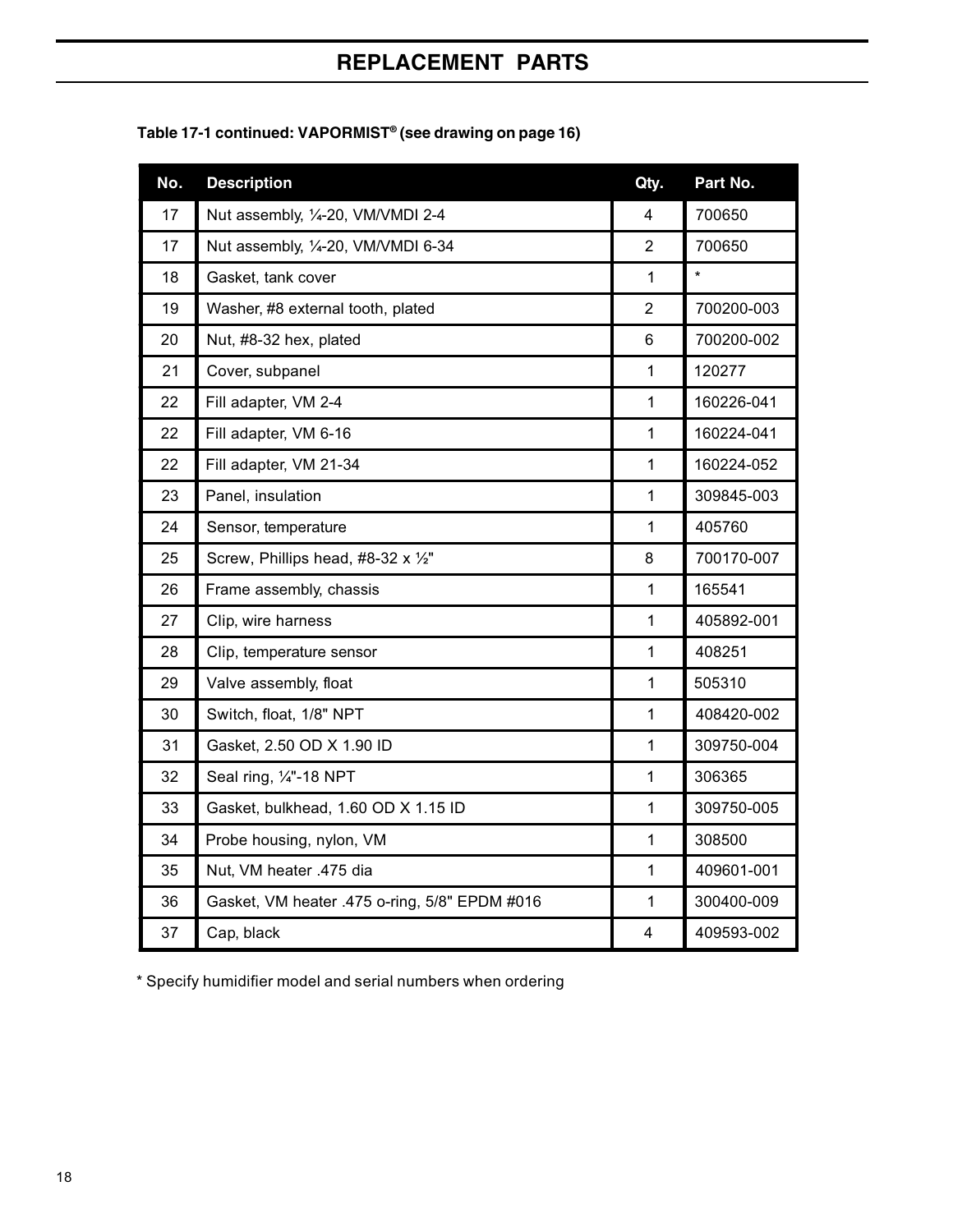#### **Table 19-1: VAPORMIST® subpanel with SSR**



| No.             | <b>Description</b>             | Qty.           | Part No.   |
|-----------------|--------------------------------|----------------|------------|
| 1               | Subpanel, VM99 barrier         | 1              | 120801     |
| $\overline{2}$  | Ground lug, L-35 10-14 GA CP-8 | 1              | 409250-017 |
| 2               | Ground lug, L-70 6-8 GA CP-4   | 1              | 409250-018 |
| 3               | Transformer, 600V              | 1              | 408986     |
| 3               | Transformer, 120/208/240/480   | 1              | 408965-001 |
| 4               | Channel, wire with cover       | $\overline{2}$ | 408999-003 |
| 5               | Main board, VL-3               | 1              | 408490-001 |
| 6               | Keypad board, VL-3             | 1              | 408490-002 |
| 7               | Plug, 4-prong female           | 4              | 409585-008 |
| 8               | 3-pole 3ø, power block         | 1              | 408300-002 |
| 8               | 2-pole 1ø, power block         | 1              | 408300-001 |
| 9               | Fan, 24 volt                   | 1              | 408677-001 |
| 10              | Power plug                     | 4              | 409585-001 |
| 11              | SSR, 480 VAC 50 AMP 1-pole     | $\overline{2}$ | 408677-002 |
| 12 <sup>2</sup> | Contactor, 60A                 | 1              | 407001-021 |
| 12              | Contactor, 32A                 |                | 407001-020 |